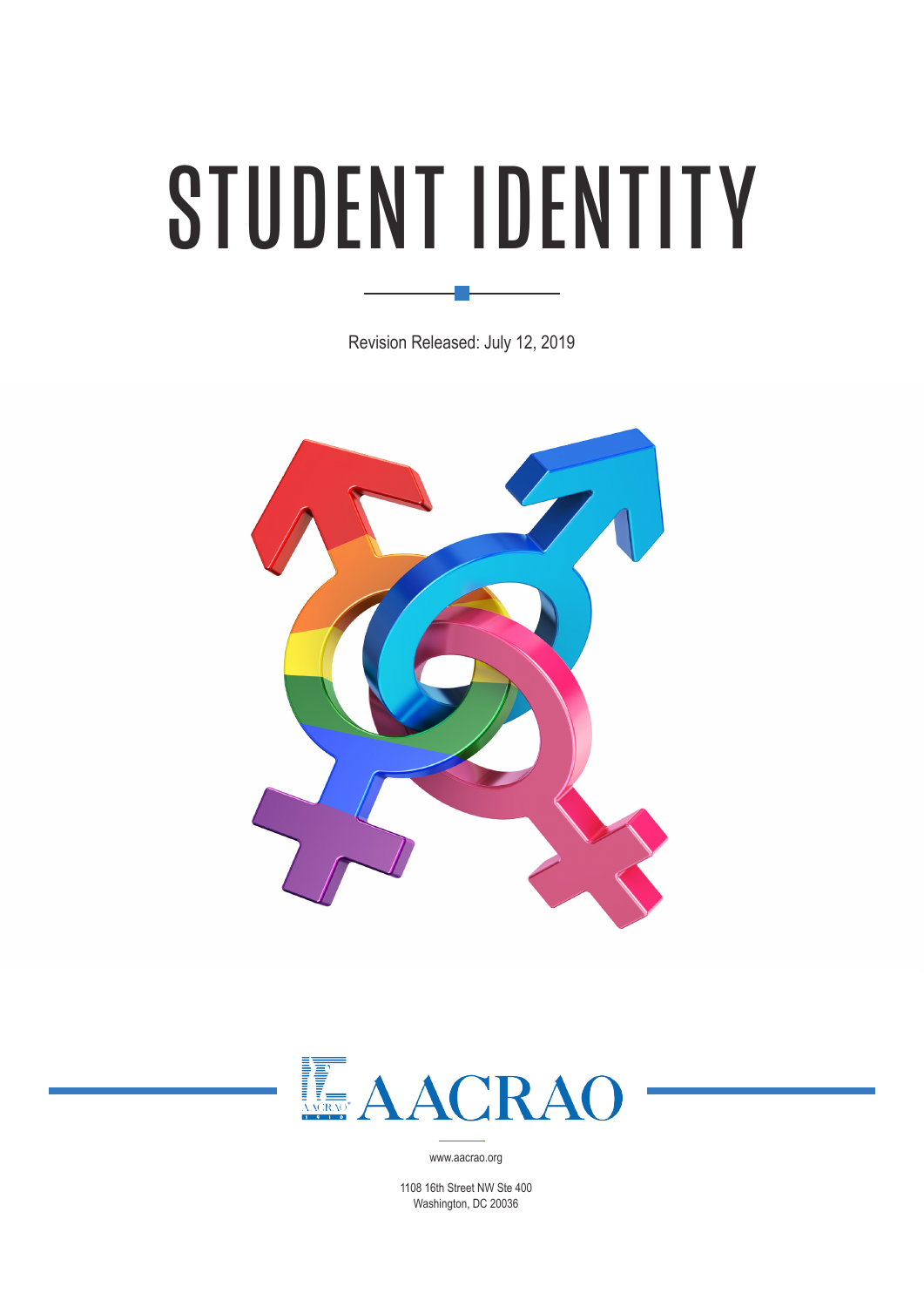AACRAO is a non-profit, voluntary, professional association of more than 11,000 higher education professionals representing approximately 2,600 institutions in more than 40 countries. Its commitment to the professional development of its members includes best practice guidance on admissions strategies to meet institutional diversity objectives, delivery of academic programs in innovative ways to meet the needs of a changing student body, and exemplary approaches to student retention and completion.

# CONTACT US

1108 16th Street NW Ste 400 Washington, DC 20036

[P] 202. 293.9161 [F] 202.872.8857

www.aacrao.org communications@aacrao.org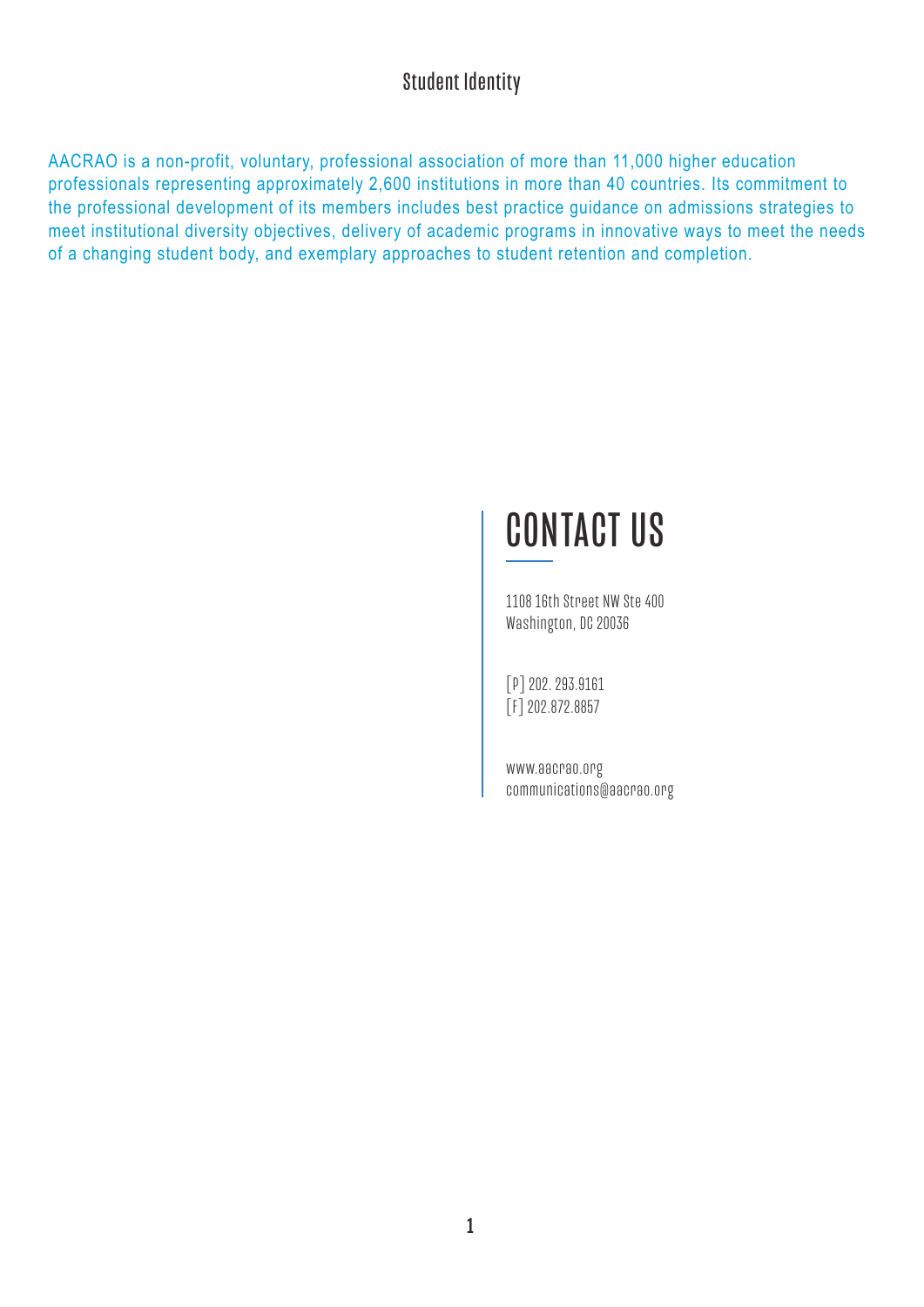# TABLE OF CONTENTS

| THE WORK GROUP                               | $\overline{3}$ |
|----------------------------------------------|----------------|
| <b>EXECUTIVE SUMMARY</b>                     | 4              |
| <b>INTRODUCTION</b>                          | 6              |
| <b>STUDENT STORIES</b>                       | 8              |
| THE CASE FOR INCLUSION                       | 10             |
| GOOD, BETTER, BEST - A ROADMAP TO INCLUSION  | 12             |
| <b>NAMES</b>                                 | 12             |
| <b>PRONOUNS</b>                              | 14             |
| <b>SEX AND GENDER</b>                        | 16             |
| <b>FINANCIAL AID AND SCHOLARSHIPS</b>        | 18             |
| RECRUITMENT                                  | 20             |
| <b>ADMISSIONS</b>                            | 21             |
| <b>DATA AND REPORTING</b>                    | 23             |
| <b>INCLUSIVE STAFF AND FACULTY PRACTICES</b> | 24             |
| <b>CALLS FOR FURTHER ADVOCACY</b>            | 25             |
| CONCLUSION                                   | 28             |
| REFERENCES                                   | 29             |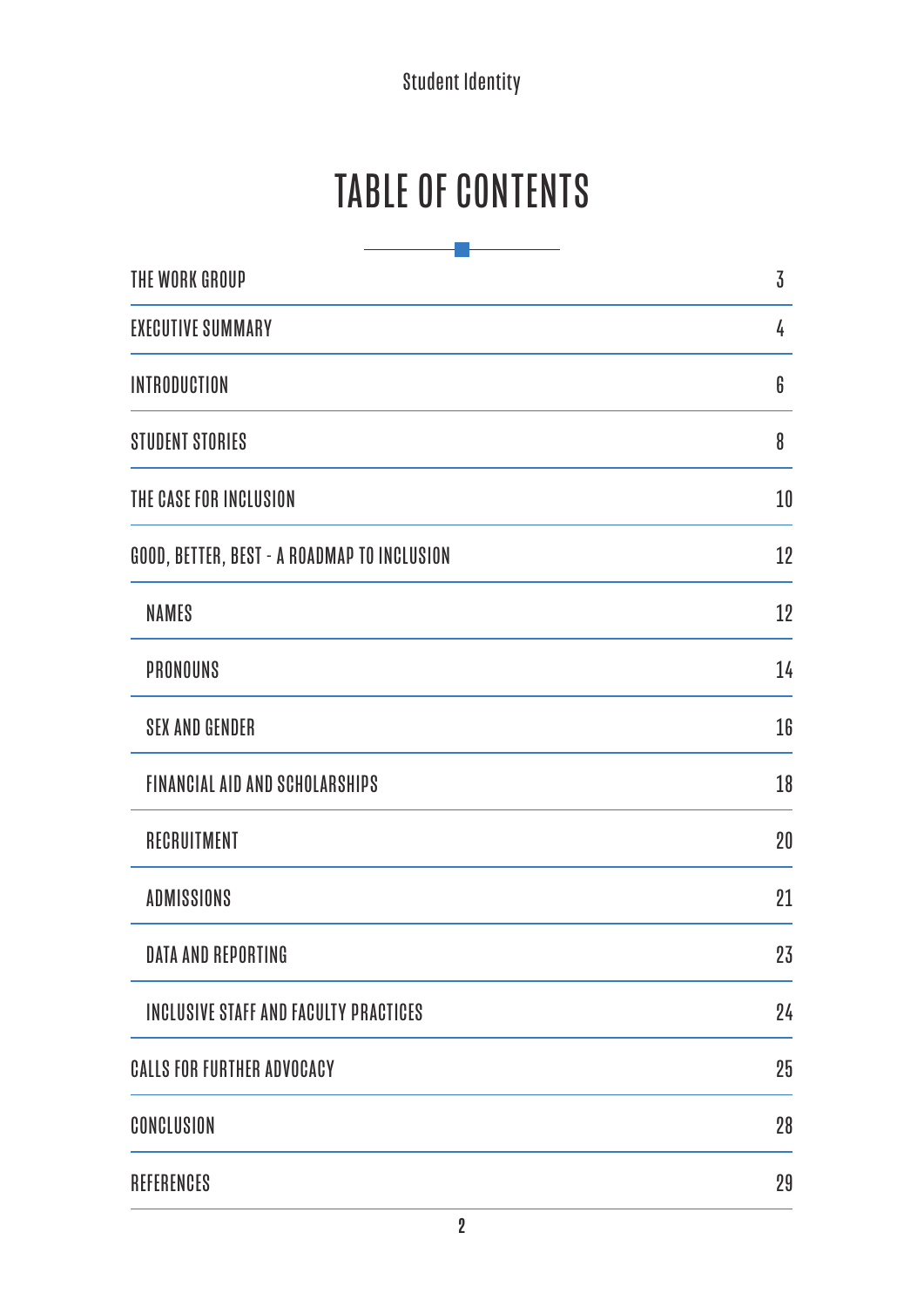# THE WORK GROUP

## AACRAO Values

Accountability -- Collaboration -- Inclusiveness -- Innovation -- Inquiry -- Integrity -- Learning

Established in 2017, the AACRAO Board of Directors charged the Student Identity Work Group with developing guidance for AACRAO members and their institutions on serving transgender students and students who wish to update their gender marker, change their legal name, use a chosen name, or designate a pronoun. The Work Group was also charged with developing guidance on appropriate methods of collecting, recording, and reporting of name and gender identity in student record systems. The guidance should address practices in the student admissions process as well as those in student records and registration. In addition, the guidance will consider impacts for other campus offices including but not limited to student financial aid, identity management (CIO), student housing, and student life.

|                                                 | James Miller — University of Washington - Bothell (Chair) |
|-------------------------------------------------|-----------------------------------------------------------|
|                                                 | Jacqueline Carter* - Washington University in St Louis    |
|                                                 | Cody Garrison - Neumont University                        |
| Karen Goodell - SUNY Ulster                     |                                                           |
|                                                 | Tammy Johnson - Marshall University                       |
|                                                 | Jon Jump - Wabash College                                 |
|                                                 | Annette Lott - Houston Community College                  |
|                                                 | Jack Miner* — The Ohio State University                   |
|                                                 | Melissa Nunn - University of Florida                      |
|                                                 | <b>Bruce Oates - Oakton Community College</b>             |
|                                                 | Tiffani Robertson - Governors State University            |
| Katharine Johnson Suski - Iowa State University |                                                           |
|                                                 | Brenda Selman - University of Missouri                    |
|                                                 | Juanita Womack - Philadelphia University                  |
|                                                 |                                                           |

\*2017 AACRAO Board Member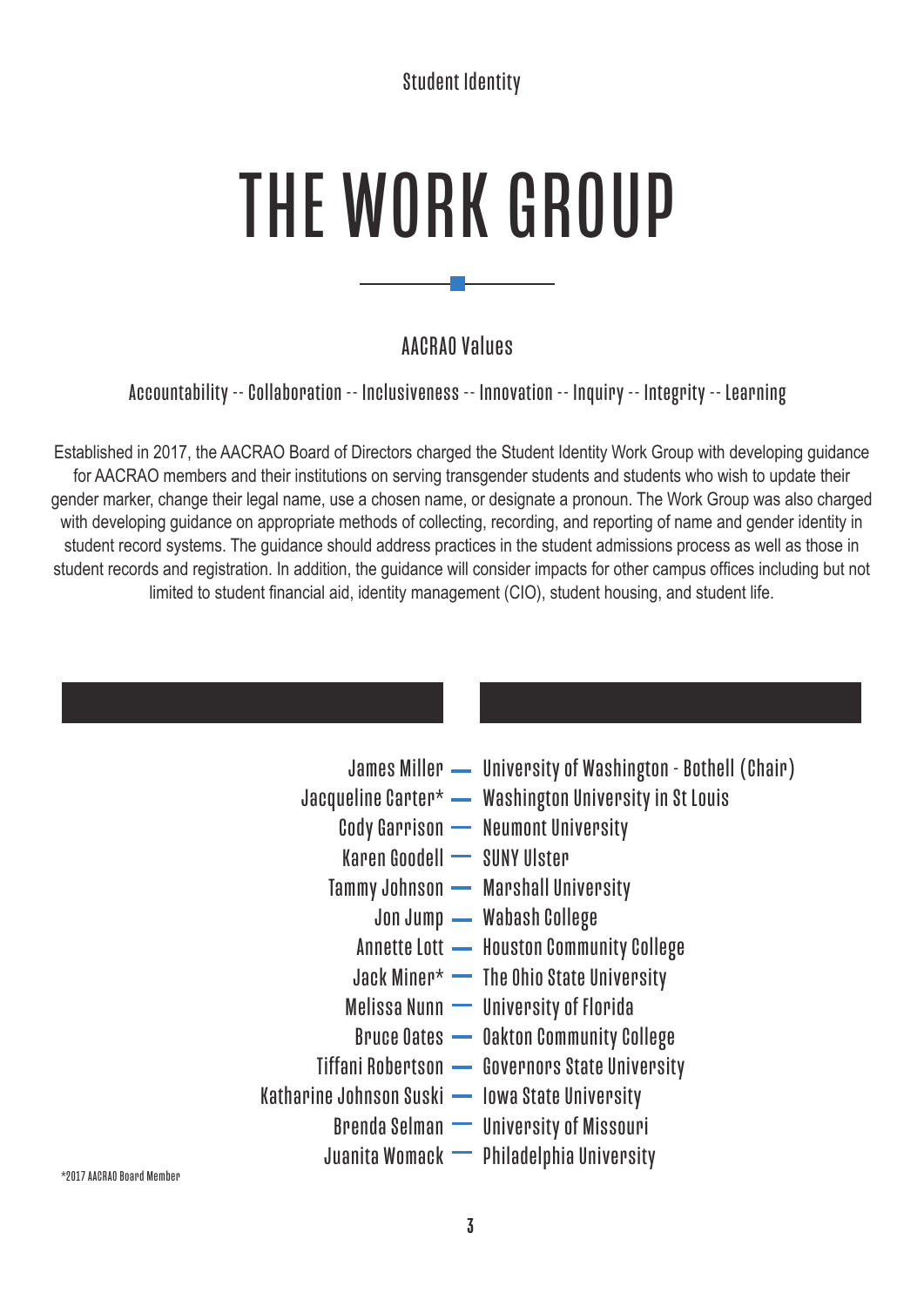# EXECUTIVE SUMMARY

AACRAO established the Student Identity Work Group in 2017 in response to the Departments of Education and Justice Title IX 2016 guidance to institutions indicating both federal agencies' intention to treat a student's gender identity as the student's sex for purposes of enforcing Title IX. Chaired by James Miller, Director of Admissions, University of Washington – Bothell, fourteen (14) AACRAO members representing diverse institutional types, positions, and geographic locations worked to:

- develop guidance for AACRAO members and their institutions on serving transgender students and students who wish to update their gender marker, change their legal name, use a chosen name, or designate a pronoun,
- develop guidance on appropriate methods of collecting, recording, and reporting of name and gender identity in student record systems,
- address practices in the student admissions process as well as those in student records and registration, and
- consider impacts for other campus offices including but not limited to student financial aid, identity management (CIO), student housing, and student life.

Inclusivity around gender expression has been a topic of discussion at AACRAO for some time. In November of 2012, a board-appointed task force on Institutional Gender Identity Recognition submitted a report with a series of recommendations. Further, an AACRAO 60-second Survey from March 2015 indicated the ability to track student identity preference was a hot and active topic for many institutions at that time with several institutions indicating the topic was under active discussion on their campus and/or about to be implemented as a change in practice.

In February 2017, the Departments of Education and Justice, under President Trump, moved to rescind the 2016 guidance's more fluid recognition of gender identity. Further, the Trump administration in October 2018 considered narrowing the definition of gender to what is listed on a person's birth certificate unless rebutted by reliable genetic evidence.

Given the compliance issues, the need for technical assistance and engagement with vendor platforms, and the stated AACRAO Values that promote inclusiveness within the expected Principles and Standards of Behavior, it is only appropriate for the association to support both members and the students they serve as they navigate these complex issues on their campuses.

The guidance and recommendations from the AACRAO Work Group provide practical next steps organized as good, better, and best to accommodate the varying student population needs, political environments, systems/technology use, and educational missions of U.S. colleges and universities while still arming practitioners in admissions and registrars offices who have a duty to serve and advocate for students in a manner that is inclusive and welcoming.

#### KEY RECOMMENDATIONS **NAMES**

• The chosen first name policy should apply to all students. Each college or university must determine what name types will be utilized on degrees and credential bestowing documents, balancing student identity needs with the potential of fraud and misuse.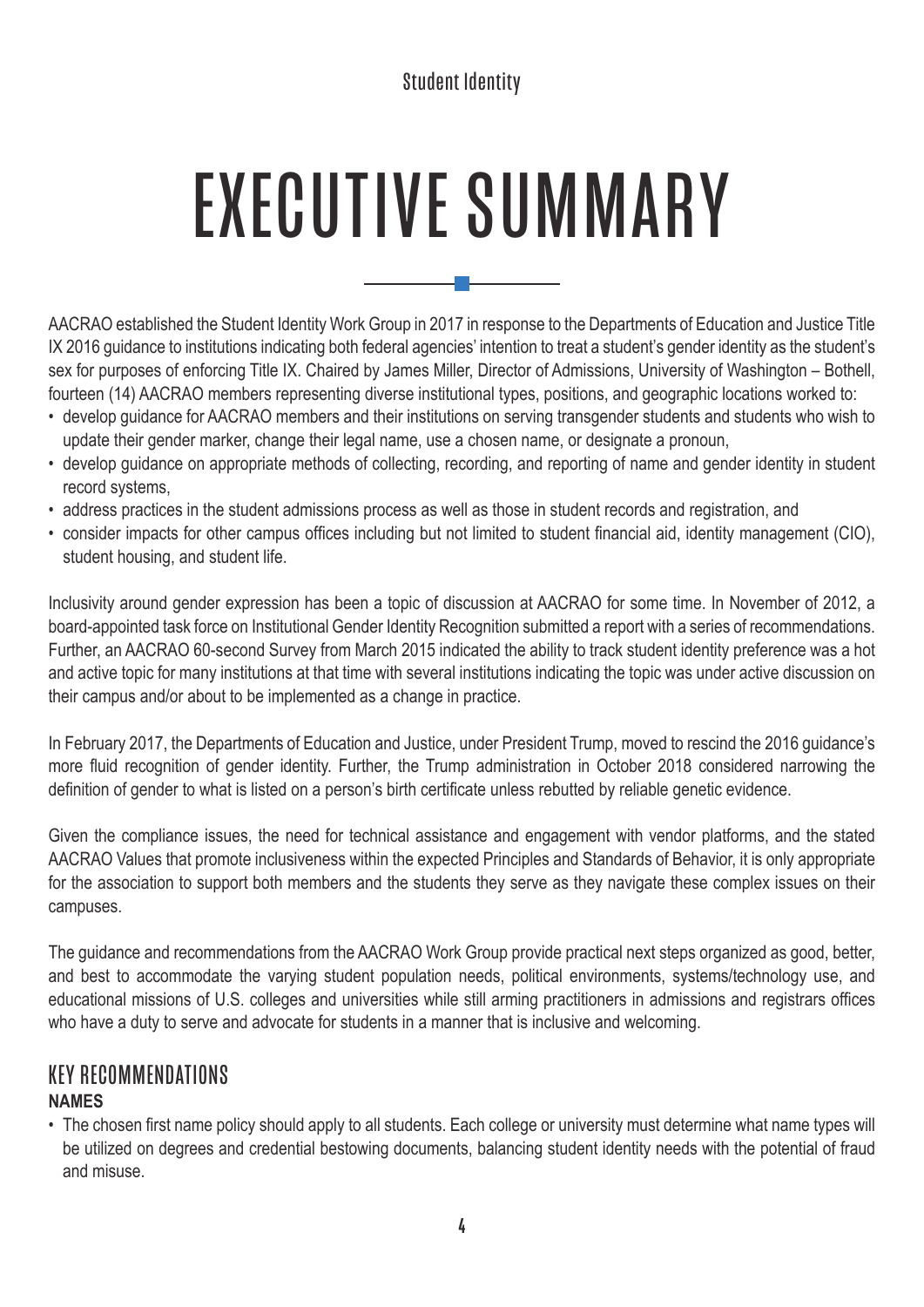#### **PRONOUNS**

• It is important to realize that a student's stated identity with a college may be ahead or behind their stated identity in other parts of life. Collection of pronouns should be accompanied by a transparent statement as to how and where pronouns collected by the college will be used.

#### **SEX AND GENDER**

• It is critical that campuses understand the definitions of 1) sex at birth, 2) legal sex, and 3) gender identity, then seek to clarify what students are being asked to report and why with respect to sex and gender. Too often, students are asked questions about their sex and gender that are either for non-essential purposes or are the incorrect marker for the purpose the institution has in mind.

#### **FINANCIAL AID AND SCHOLARSHIPS**

• Address the barriers created by the Free Application for Federal Student Aid (FAFSA) for transgender or non-binary students, which can have an impact on their ability to gain access to student aid. The complications arise from the connection between the FAFSA and registration for Selective Service.

#### **RECRUITMENT**

•As with all recruitment, effective recruitment is definitionally inclusive for a broad variety of students. Communicate clearly with recruits what resources exist to meet their needs.

#### **ADMISSIONS**

• As the usual originating point for the official student record, the admissions office(s) at any institution must be committed to ensuring that applicants have as much control as possible in determining their own chosen first names and pronouns. For institutions with a decentralized admission model, institutional-wide policies must be developed and enforced to ensure that students have the same, positive experience regardless of their level or field of study. Not only is this commitment important for reasons of accuracy and integrity in the collection of student record data, it can also play a crucial role in setting the tone and expectations for all student services offices that interface with students after enrollment.

#### **DATA AND REPORTING**

• Although the U.S. Department of Higher Education requires institutions to report gender on a binary, institutions should also collect gender identity, pronouns, and other markers that allow the student to be acknowledged fully.

#### **INCLUSIVE STAFF AND FACULTY PRACTICES**

• Developing a comprehensive roadmap for campuses to become more inclusive for transgender and LGBTQ+ students require directives for staff and faculty. Get buy-in from staff and faculty by including them in the development of their own training to ensure the importance of an inclusive campus is understood and practices flows seamlessly across campuses.

#### **FURTHER ADVOCACY**

- Organizations, such as AACRAO, should set a nationally consistent set of specifications on the topic of gender identity so vendors can deliver software that supports the functionality necessary thus eliminating the barriers created by limited technology. These same organizations should come together to advocate on data collection and file matching.
- Local and State organizations should come together to advocate on state-level non-discrimination legislations, reporting, and anti-bullying legislation and policies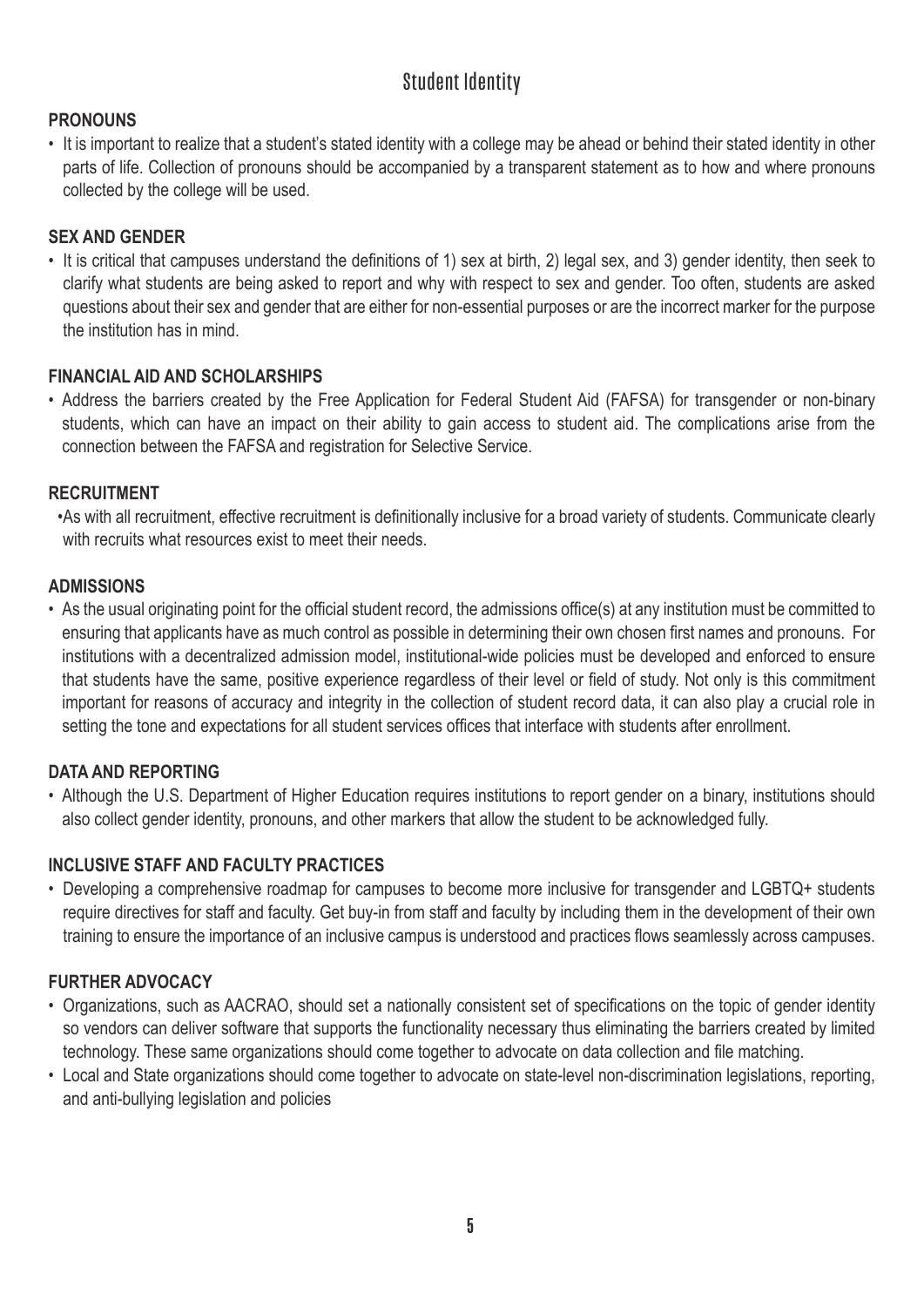# INTRODUCTION

ι,

#### **BACKGROUND**

Defining and creating a more inclusive environment for LGBTQ+ on American college campuses has been a long and difficult struggle. A struggle that in many ways parallels and indeed intersects with the national struggle for LGBTQ+ inclusion, rights, and equity. As the attitudes of Americans have changed over the decades with respect to LGBTQ+ people, the environment for those students on college campuses has undoubtedly improved. However, the needs and voices of Transgender and Non-Binary students on both college campuses and nationally have not been acknowledged or honored in the same way. As national attitudes change and the number of college students who are coming out as Transgender and Non-Binary increases, college campuses are struggling to create inclusive environments for Transgender students.

On October 21, 2018, the New York Times reported that a memo they had obtained revealed that the U.S. Department of Health and Human Services:

"is spearheading an effort to establish a legal definition of sex under Title IX, the federal civil rights law that bans gender discrimination in education programs that receive government financial assistance."

The memo obtained by the Times goes on to argue that it is necessary to develop: "a uniform biological definition of gender that is grounded in science and, objective, and administrable". An approach to gender, or any student identity marker, that insists upon any part of a person's identity being immutable runs contrary to both what is understood to be true from decades of student development theory research (Chickering & Reisser, 1993) and through the lived experiences of students on college campuses and the faculty and staff who serve them.

While the questions of where Transgender and Non-Binary people fit and should be acknowledged in our society are subject to the vicissitudes of socio-political arguments, the fact remains that practitioners in admissions and registrars offices have a duty to serve and advocate for students in a manner that is inclusive and welcoming. It has shown to be true again and again that student success on college campuses is inextricably linked to a sense of belonging (Hoffman, Richmond et al, 2003). As such, it is a settled fact that all offices who serve students and colleges and universities writ large have a duty to meet students where they are and to provide the resources necessary, within the scope of their missions, for students to feel included and welcomed.

#### **REPORT STRUCTURE**

The core purpose of this report produced by the American Association of Collegiate Registrars and Admissions Officers' (AACRAO) Student Identity Workgroup seeks to create a roadmap to a more inclusive campus environment for transgender students. In setting down a roadmap, it is important to acknowledge that colleges and universities have widely varying needs with respect to the students they serve, the political environments of their home states, systems/technology, educational missions etc. The goal of this report is not to create a one size fits all standard, but rather to create a clear sense of what trans student inclusiveness looks like.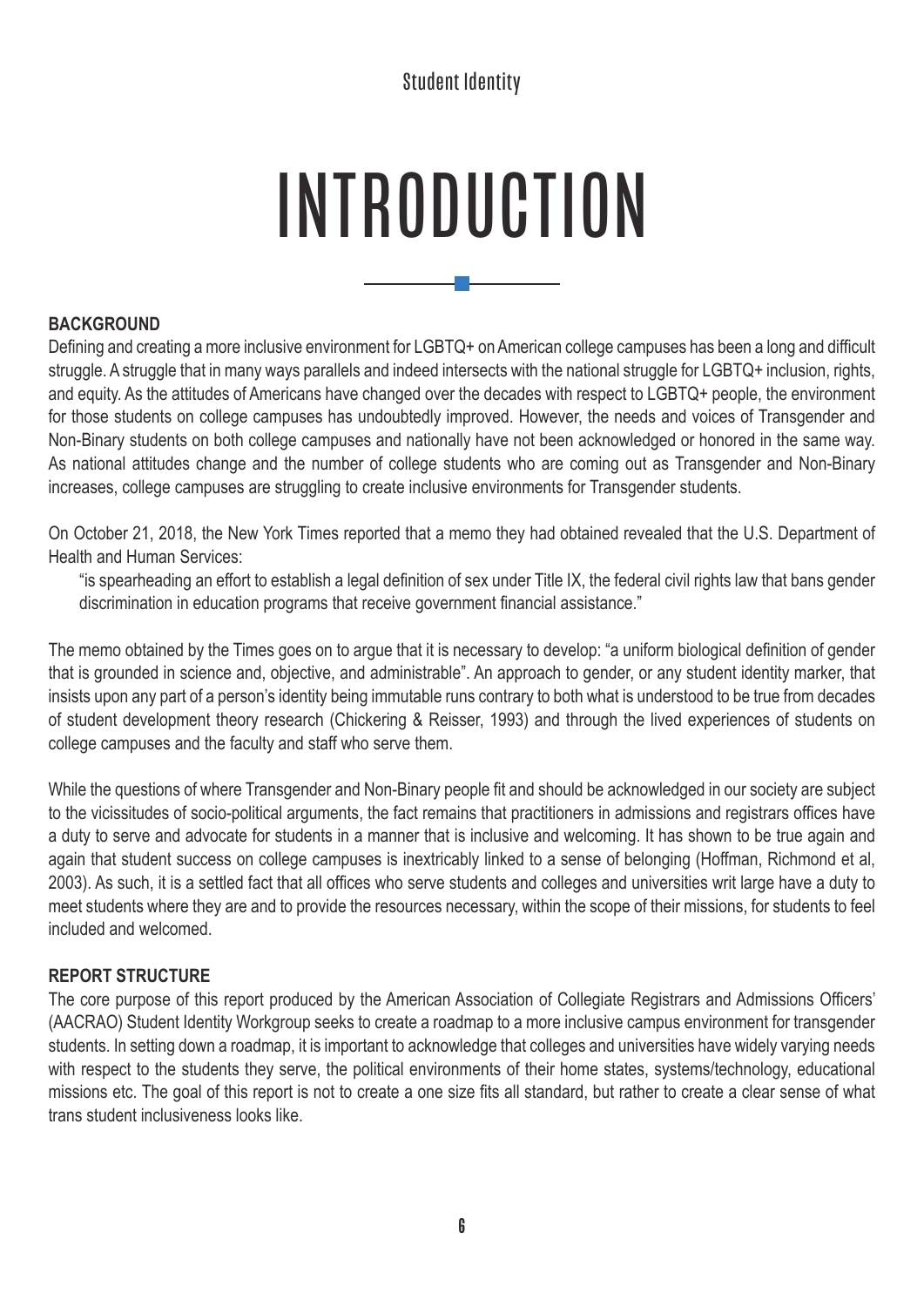In creating this report, the Work Group has attempted to provide practitioners with rationale through "The Case for Inclusion" section as well as through the "Student Stories" section, composites of real experiences transgender students have had on college campuses; a practical next steps list organized as good, better, best, a format also used by Beemyn, Dominque et al, 2005; guidance for major student information system (SIS) and Client Relationship Management (CRM) vendors as to what functionalities are necessary to accommodate students' needs from a databases and systems perspective; and legislative next steps for local, state, and the federal government.

#### **LANGUAGE**

For the purposes of this report the word Transgender or Trans will serve as the marker for a wide range of gender expressions. According to the National Center for Trans Equality (NCTE):

"Transgender is a broad term that can be used to describe people whose gender identity is different from the gender they were thought to be when they were born. "Trans" is often used as shorthand for transgender."

Similarly, Non-Binary people can fall into a wide range of expressions. For the purposes of this report, Non-Binary will be the umbrella term used with respect to these experiences. According to NCTE resources on Non-Binary People:

"some people don't neatly fit into the categories of "man" or "woman," or "male" or "female." For example, some people have a gender that blends elements of being a man or a woman, or a gender that is different than either male or female. Some people don't identify with any gender. Some people's gender changes over time."

A full glossary of terms as well as links to several online resources that are kept up-to-date as terms are added or changed will be available in the glossary of this report. It is important to note that this report, aside from making specific recommendations on how to acknowledge identity using appropriate language in the scope of student services, will not get into a detailed discussion of language and terms for Transgender and Non-Binary people.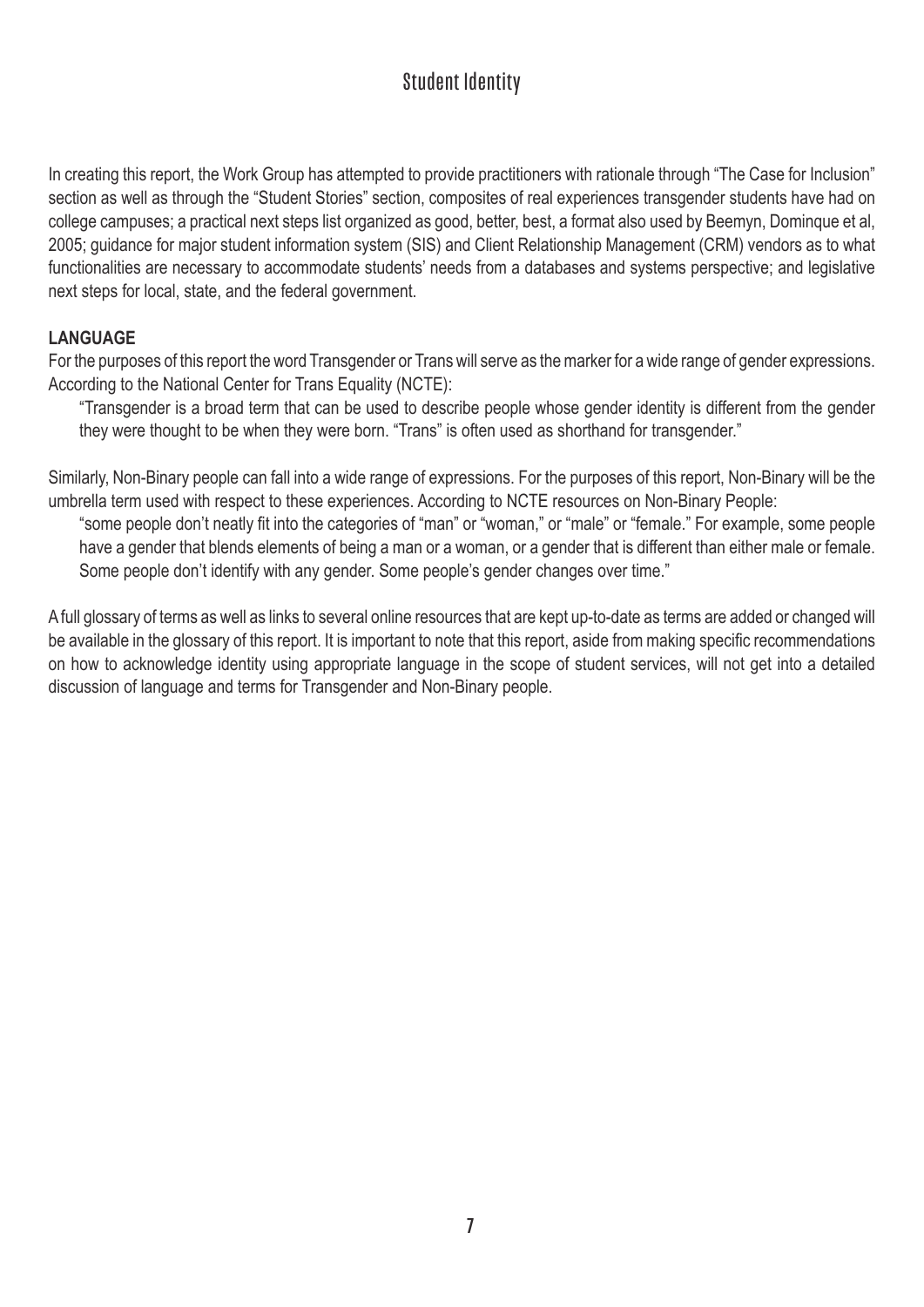# STUDENT STORIES

#### **E**

Their classes weren't that hard, but E was exhausted. They identified as non-binary and found they were struggling each day to find their place in a very gender binary campus. Some of E's professors were trying to use "they/them" pronouns, but most didn't bother to try any more. E's birth name was regularly used by everyone from their instructors to the student worker who welcomed them to the dining hall each day. After a particularly trying day, E returned to their dorm to find new door decorations up. There was their birth name right on their door!

#### **MILLA**

Milla felt like she had a cloud over her head. Since she'd come out as transgender to her family last summer, her parents would have nothing to do with her. They had stopped sending tuition payments and Milla was regularly getting notifications from the Bursar's Office. She had an apartment, but didn't have the money to pay next month's rent. She hadn't eaten a full meal in days. She was trying to get a job, but her state did not have laws prohibiting discrimination based on gender identity. She'd been turned away by two jobs already. She was scared. She had nowhere to turn.

#### **SASHA**

Sasha was a proud transwoman. She came out during her freshman year of college and found support through the LGBTQ+ Center on her campus. She went to the Registrar's Office to change her records in the student information system, but soon learned it wouldn't be as easy as she'd hoped. The Registrar's Office required legal documentation to update school records. Sasha tried to explain she didn't have the \$300 to do a legal name change right now, nor the money to see a therapist and doctor to verify her change in gender. She had done so much to live as her true self, now she felt she was forced back into the closet each time she received a notification from school, logged on to check her grades or had to provide her email address, which included her legal name.

#### **FRED**

Fred was attempting to apply to college. He'd completed the application for admission using his lived name and gender. That's when the trouble started. Fred continued getting notifications about missing documents, even though he'd sent his transcripts and standardized test scores. He'd called the admissions office to let them know they would be under a different name, but he was still having trouble. Problems continued as he tried to submit his FAFSA. Did he need to register for Selective Service? What name should he list? It all became too much. Fred decided to work for a while instead of going to college.

#### **MARK**

As Mark was entering college as a female to male transgender student, he was able to contract for a spot in a male dorm. Since there were no gender inclusive or LGBTQ+-focused options, he was just happy he didn't have to live in a female dorm. He quickly found there were some issues with his new housing arrangement. He became even more dysphoric about his body. Living with all guys, he felt his chest was even more noticeable than ever. He started wearing his binder 24 hours a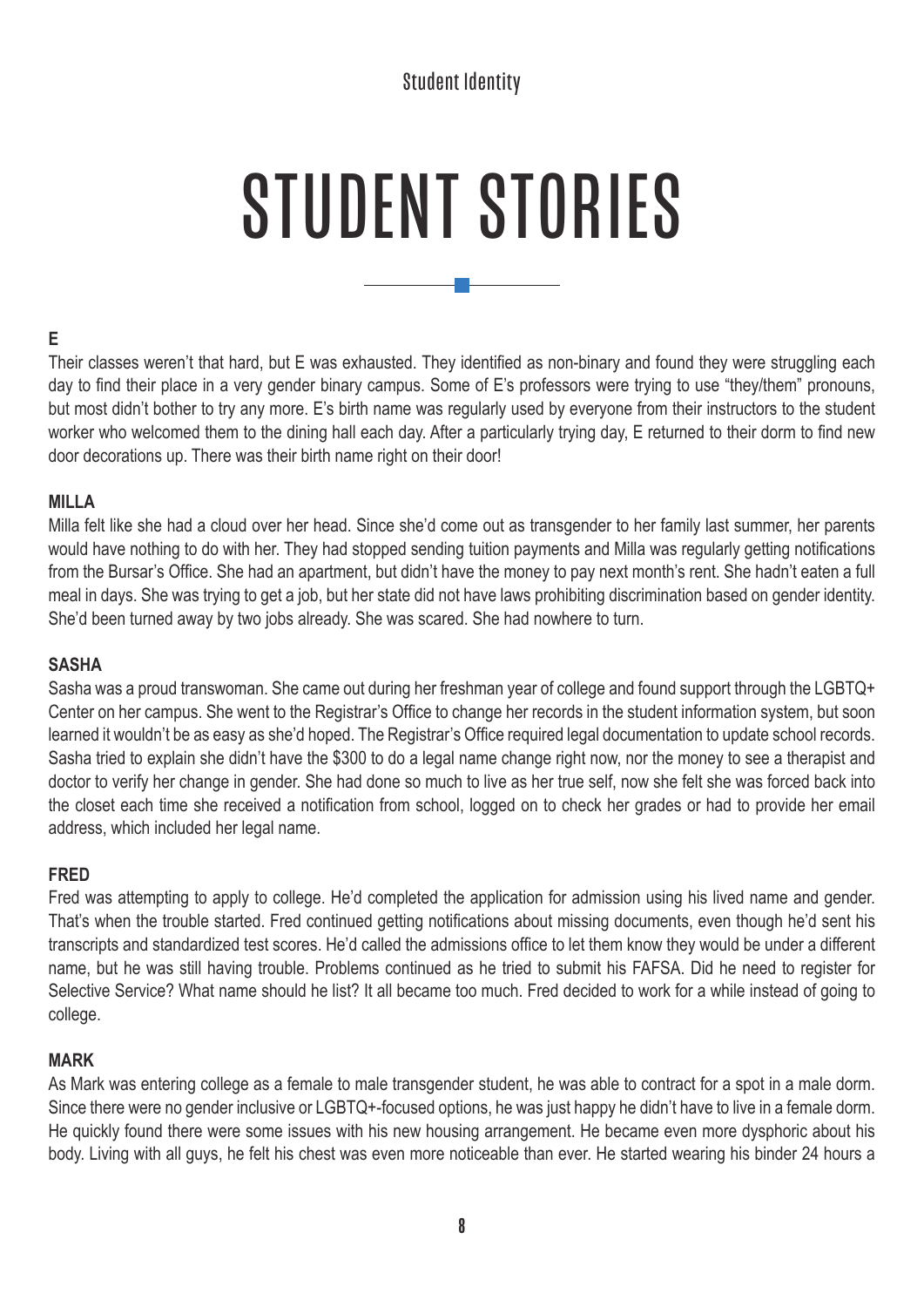day. He was having pain in his ribs, but he didn't want to not appear "flat". Showers were a whole different issue. His floor had community bathrooms and the shower curtains were just flimsy plastic. He was too scared to take a shower, thinking someone would see his body. Mark's health and hygiene, not to mention his relationships with his floormates, were eroding quickly.

#### **ANDRE**

Andre felt a little shaky as he approached the LGBTQ+ Campus Welcome Program. He'd known for sometime the way he felt in his heart didn't connect to the outward male appearance he expressed. He hadn't made many friends in the first few weeks of school, hadn't made it to most of his classes, and had been depressed and withdrawn for the last year. He only came to college because his mom dropped him off at his dorm, despite his complaints. It had taken a lot to get himself up, dressed and out of his room to this moment, but his resident assistant had really talked it up and encouraged him to give it a try. As Andre walked into the event, he felt a warmth surround him. He was welcomed by staff and fellow students; one of his professors was even there! His resident assistant waved him over to join a board game with a group from his floor. A staff member from the LGBTQ+ Center asked him his name and pronouns. "Andrea. She/her/hers."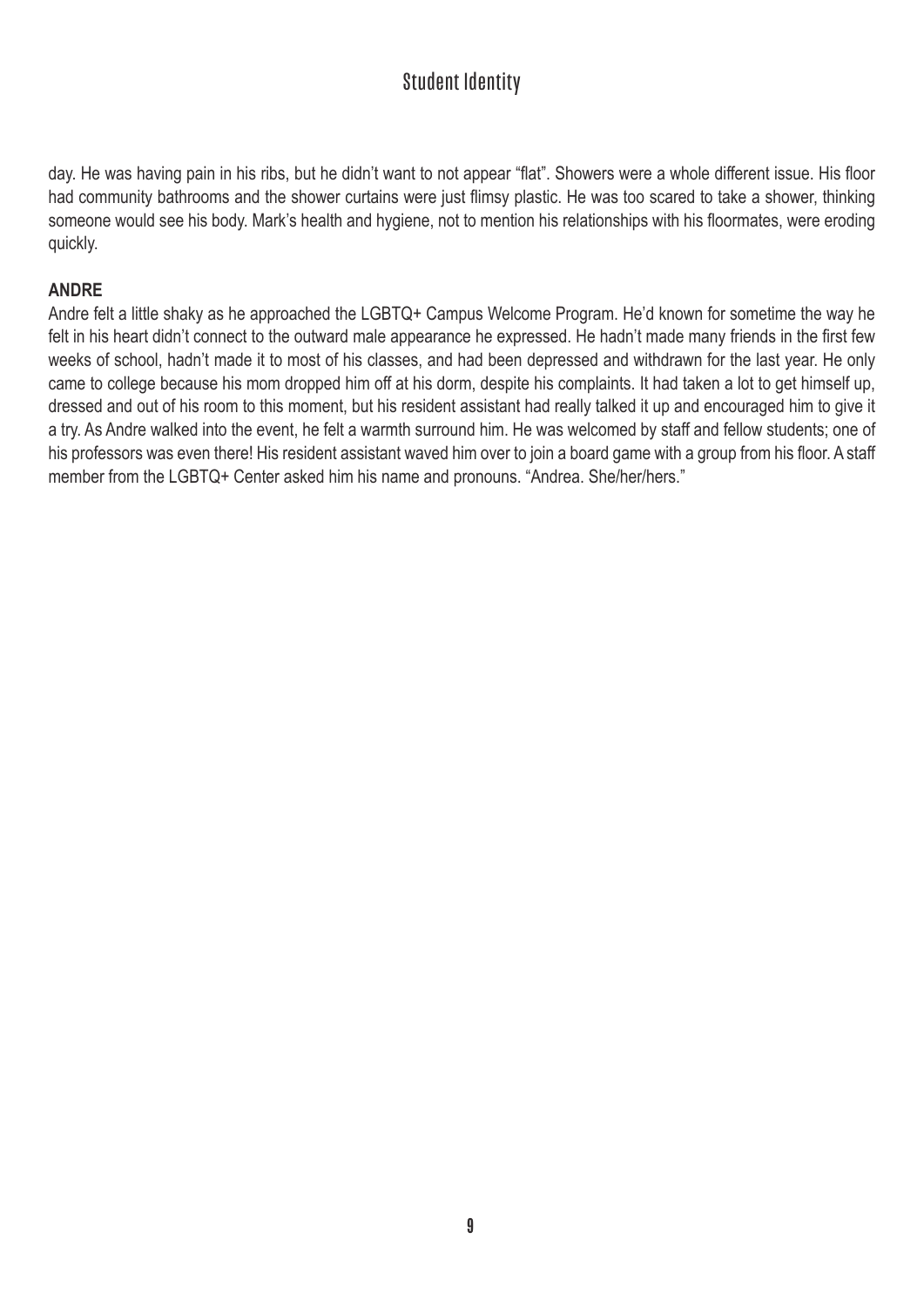# THE CASE FOR INCLUSION

Our campuses are continually evolving. And yet, even as our student profiles may change, at our base colleges and universities typically reflect and reinforce various societal norms in genderism, practices and policies. (Marine & Nicolazzo, 2014). If we want to change to reflect the evolving culture of the world around us, as institutions we have to be intentional and understand why we are seeking to change.

According to a 2017 study sponsored by GLAAD, millennials may be the generation with the largest population of individuals who identify openly as non-cisgender. The study found that 20 percent of 18-34 year olds openly identify as LGBTQ+. This compares to 12 percent of the Gen Xers and only 7 percent of Boomers. (Harris Poll on Accelerating Acceptance). In addition, we need to consider that the college-going rate for Millennials is higher than for previous generations. According to the U.S. Department of Education (2018), 70% of high school graduates enroll in college compared to only 45% in 1960. This means that more students are engaging with our institutions and a larger percentage of those students are looking for places where they will feel welcome and comfortable so that they may more readily pursue their academic and personal goals. If we want to attract these students and help them be successful at our instructions, we need to be aware of what they are seeking, what they need from us and how we can best respond.

First impressions matter. So does living up to the expectations set in our admissions and recruitment materials. One of the first considerations is to examine the language and images we use to present our institutions during the recruitment process. Do our form questions meet the array of responses that our prospective students seek to provide when it comes to answering questions related to gender, names, and pronouns? How do we introduce ourselves? How do capture and use names and pronouns? These matter to students because they set the tone for campus culture and provide clues to what the student will encounter if they matriculate to our institutions. It's also important to consider how complete and transparent our processes are. Some institutions have made adjustments and allow students to indicate the use of a chosen first or chosen name, but students may have to dig to determine how to submit it or where it will be used or not used. (Beemyn & Brauer, 2015; Campus Pride, 2018; Seelman, 2014a, 2014b). And, while a preference may be asked for initially it may not be successfully passed consistently to various systems across the campus, leaving the students subject to humiliating experiences by being singled out, misnamed, misidentified, misgendered and feeling very much othered.

These situations can have serious consequences for students. Transgender students, whether out or perceived to be trans, are more likely to experience various types of harassment. According to the U.S. Transgender Survey 24% of respondents who were in college or vocational schools reported being verbally, physically, or sexually harassed at that time. And, of those students, 16% of reported that they left college because of it (James et al., 2016).

If we want our students to persist and graduate, we have to look hard at our institutions policies, practices and culture and as well as how we prepare to engage with students. A study conducted by Ellen Bara Stolzenberg and Bryce Hughes, trans students come to higher education anticipating a hostile environment. Their perceived mental health, relative to their peers, over half of the respondents in Stolzenberg and Hughes' study indicated that they perceived their emotional health as either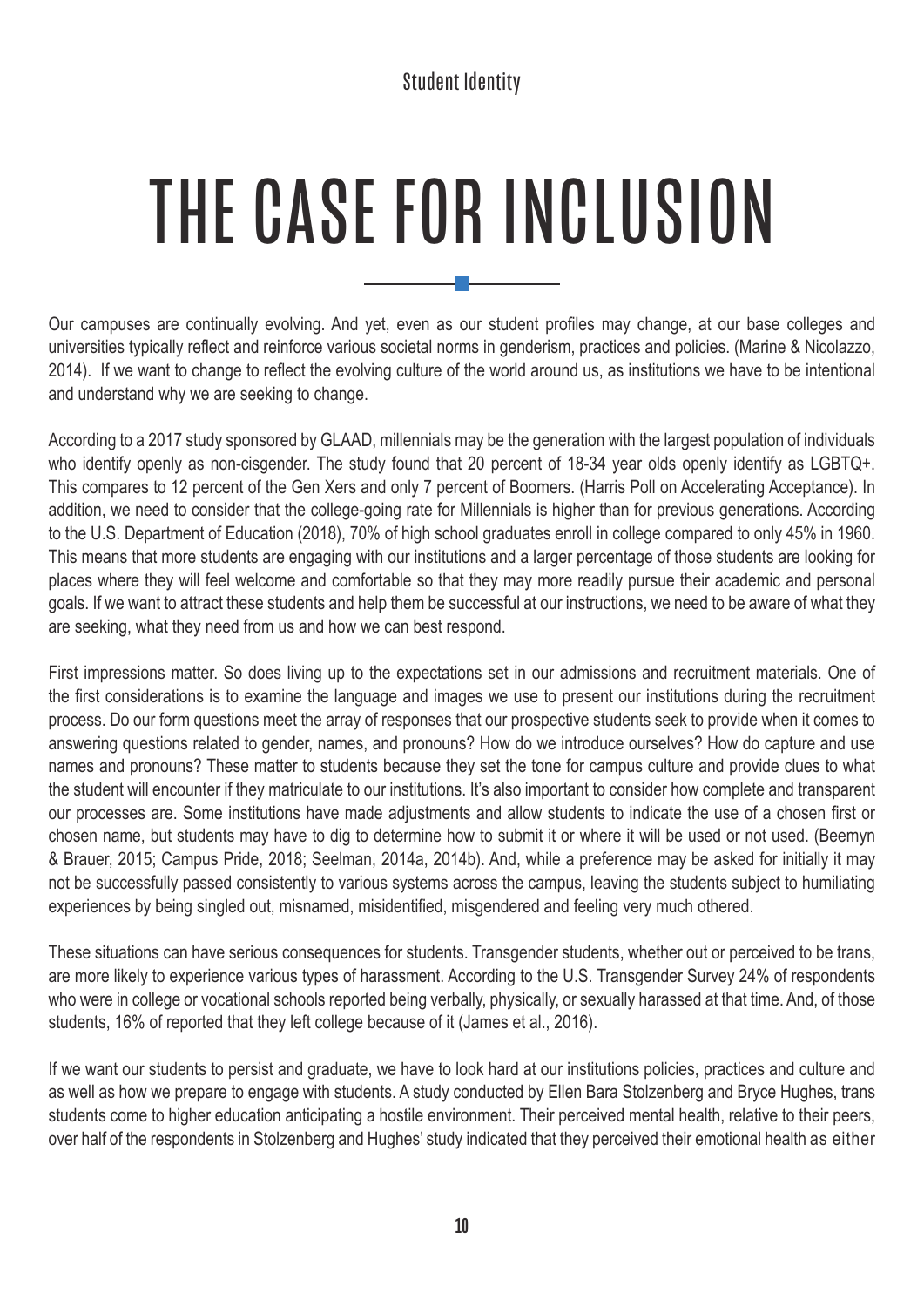below average or in the lowest 10 percent.

Recommendations from the American Association of American Colleges & Universities based upon the Stolzenberg and Hughes' study include providing professional development designed to specifically enable faculty and staff to more competently and effectively support students, especially those identifying as transgender. College and university leaders should, thus, work to empower faculty and staff to resist the persistence of any hostile climate, and alongside transgender students work to co-construct a diverse learning environment that enables the full participation of all students (Stolzenberg and Hughes.)

It is also important for universities to remember that students who come to our campuses are in various stages of identity discernment. In the often cited seven vectors of student development theory established by Arthur Chickering, the fifth vector (which builds on the previous four) deals with the development of identity as a process. Our students come to us and engage on our campuses at various points in their own identity development. Ultimately, as humans we seek to form a sense of contentment with ourselves and how we are seen by others (Chickering). This provides a challenge for our institutions and us as higher education professionals as there is no "one size fits all" approach to responding to individual student needs. It is imperative that we work to continue to adjust and seek to continually improve our ability to serve our students' needs so we can support them as they move through their academic and personal development.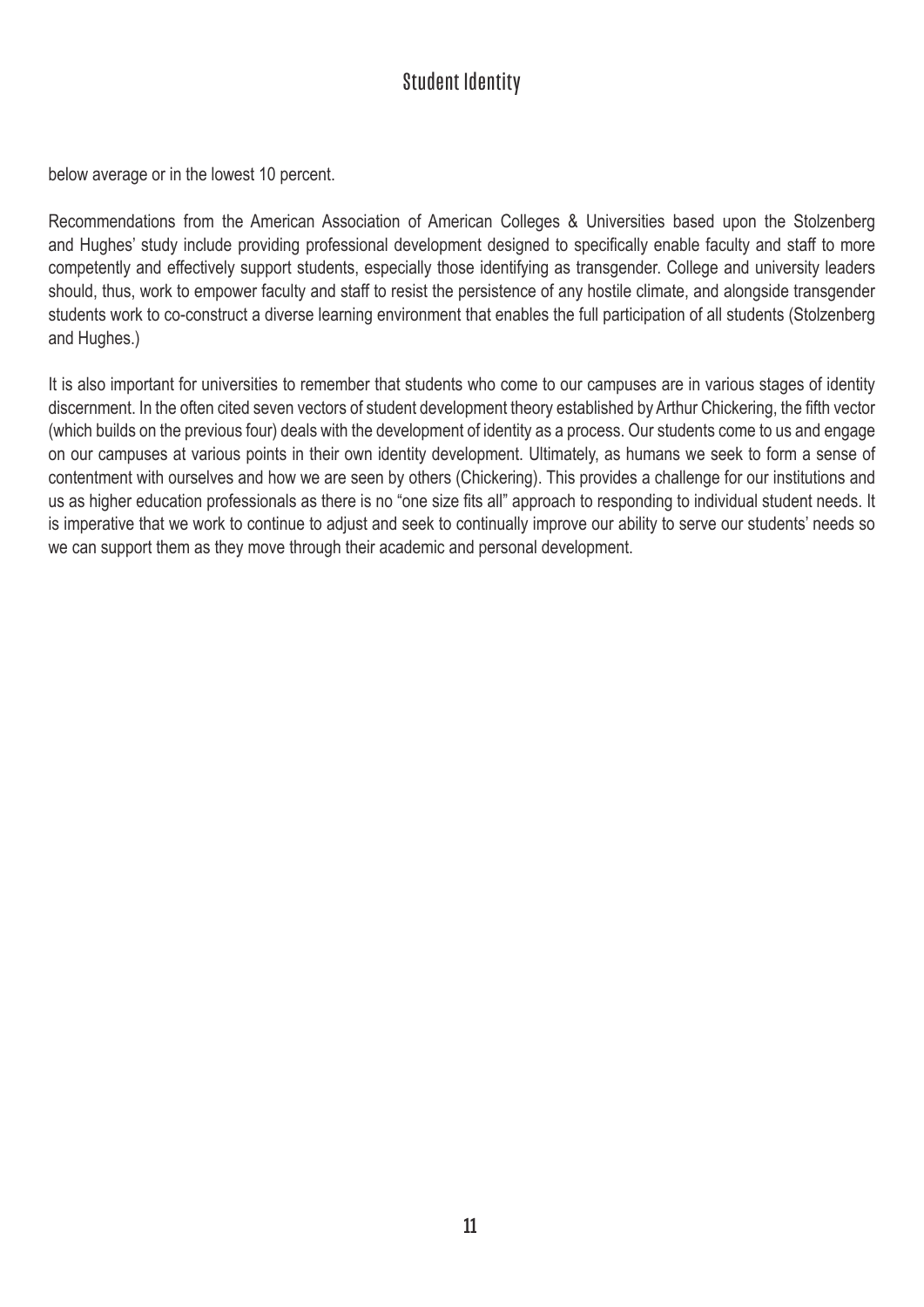# Good, Better, Best A Roadmap to Inclusion

## Names

#### **OVERVIEW**

A student's name is a central part of their identity. Names often carry with them cultural, religious or family significance. Students may use their legal name, a lived or chosen first name, an initial, or a combination of names depending on the setting or their stage of transition. For many students, hearing their dead name, or formerly used name, can be upsetting or even trigger severe dysphoria. Identifying a student by the wrong name in a public setting, such as a classroom or service desk, can be embarrassing and possibly dangerous for a student who is not out as transgender.

It's important to note changing a name is not a simple process. The process for legally changing one's name is often costly, time-intensive, and can be intimidating, particularly if a courtroom visit is required. Additionally, policy and practice around legal name changes vary widely, even within some states. It should not be assumed that a transgender student will change their name.

Regardless what name a student uses, colleges and universities should anticipate various scenarios and provide clear guidelines and procedures for changing name. Students should be aware how each requested name type could be used, as they may use one name for employment and another in the classroom.

#### **ISSUES TO CONSIDER**

- The chosen first name policy should apply to all students.
- Each college or university must determine what name types will be utilized on degrees and credential bestowing documents, balancing student identity needs with the potential of fraud and misuse.
- Students may have a need to change their legal or chosen first names multiple times during and after enrollment.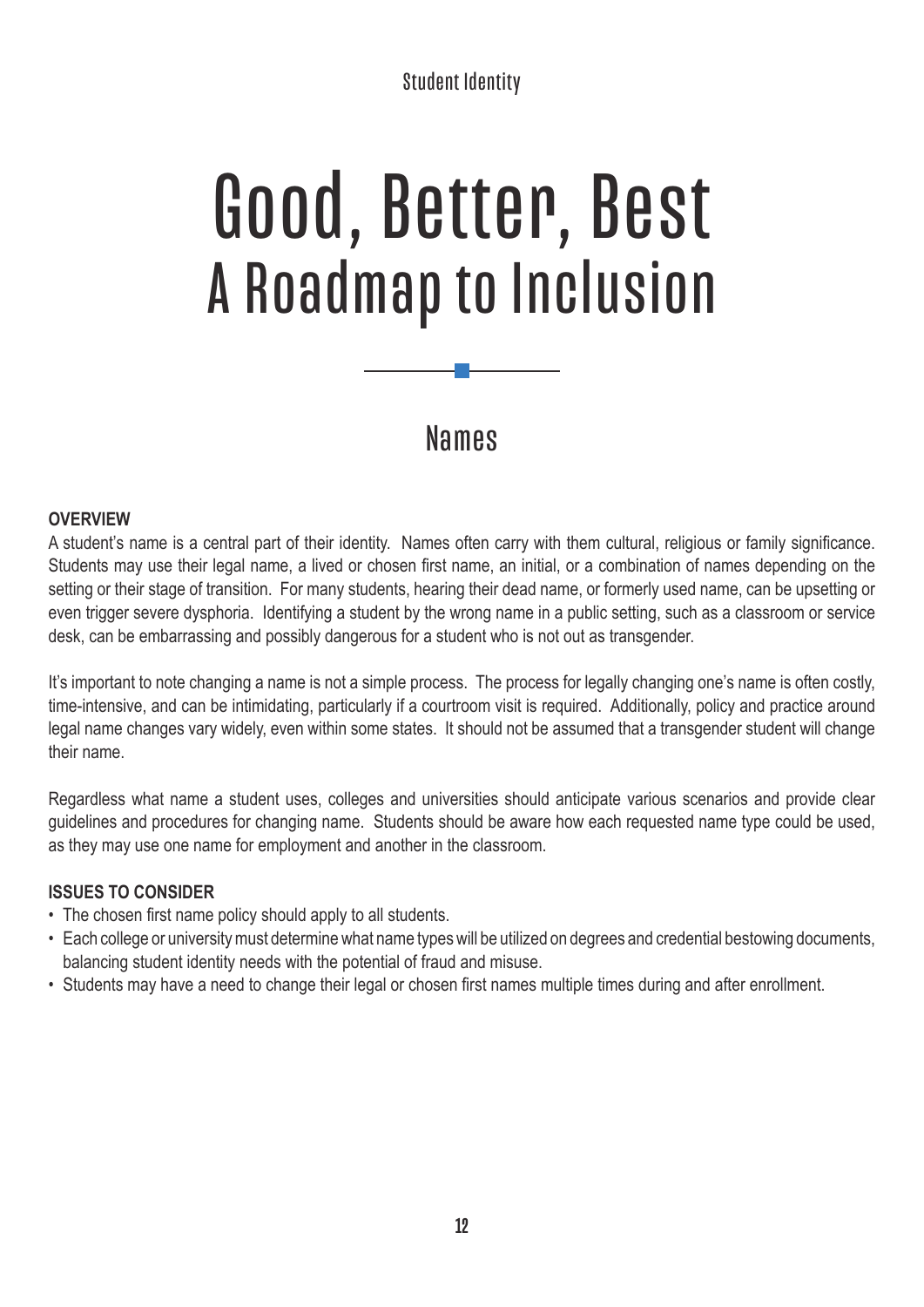## GOOD

- Educate the campus community about the presence and usage of chosen first name.
- Have an option for chosen first name.
- Have a policy guiding the use of chosen first vs. legal name.
- Have a policy website detailing the policies and procedures for the management and changing of chosen first and legal names.
- Clarify where chosen first and legal name will be used and disclose the limits of the institution's ability to control that usage.
- Allow students to choose a chosen first name as early in the process as possible.
- Pass the chosen first name from the admissions recruitment system to the student system by the time of application.
- Allow students to change their chosen first name at will with self-attestation as the primary source of documentation.
- Allow former students and alumni to change name records in a way that matches the institution's existing name change policies.
- Make chosen first name easily accessible in any system utilized by university employees who serve students.
- Push chosen first name to the class roster, the learning management system, and other front facing systems.
- Ensure HR systems are capable of ingesting and storing a student's chosen first name.

### BETTER

- Collect chosen first name at the earliest point possible, usually the recruitment or admissions process, and ensure the chosen first name flows through to the student record, at first point of interface.
- Regulate who has access to legal name based upon a demonstrated educational need to know as defined by FERPA.
- Push chosen first name to most systems that contain student data.
- Allow students to put chosen first name on campus ID card.
- Allow students to change chosen first name via self-service.

### BEST

- Allow students to individually determine and indicate in self-service where chosen first and legal name is used.
- Push chosen first name to all systems that contain student records with exception of degree/credential bestowing documents).
- Ensure HR system and student systems dynamically update each other when changes to chosen first and or legal name are made.
- Ensure chosen first name flows to all systems that use student information.
- Restrict legal name to only those offices that have a critical need to access legal name data. Make chosen first name universally available and viewable in all systems containing student data.
- Ensure student can control the name displayed in third party or proxy access (for purposes of paying bills, accessing records etc.).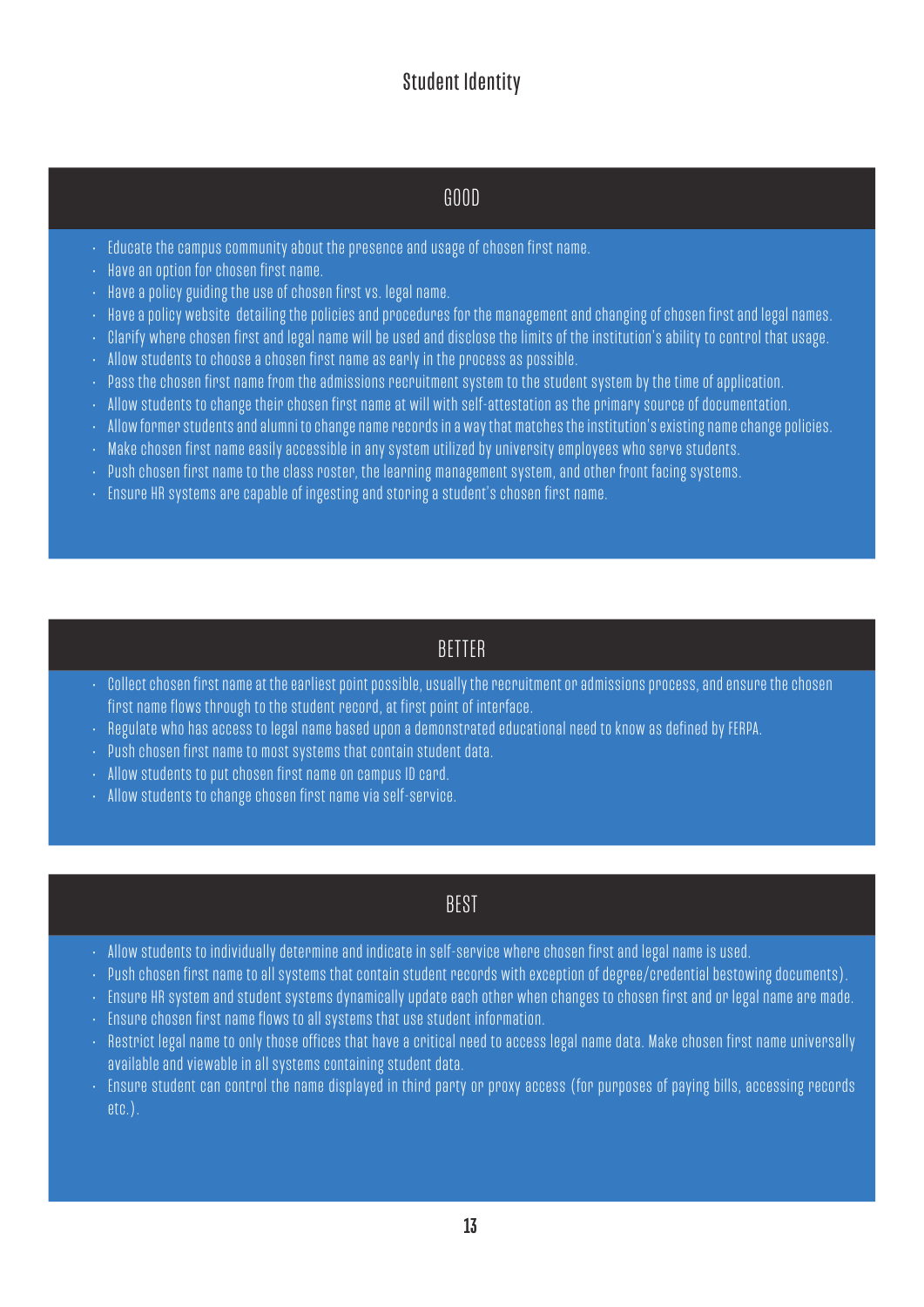## PRONOUNS

#### **OVERVIEW**

The collection and use of pronouns, while still an emerging practice, is a valuable means for both making students feel included and welcomed on campus as well as for practical reasons in recruitment, admissions, and student records. While stating or asking for one's pronouns is an increasingly common practice on college campuses, systematic collection of pronouns on recruitment forms, applications for admission, and other key biographical forms is to the best of the work group's knowledge a less common practice.

While collecting pronouns from students as early as the prospective student stage can seem like a big leap, it's worth considering that colleges currently and almost as a matter of habit, collect gender from students in a variety of ways. As opposed to a student's gender identity/legal gender, pronouns offer a very practical roadmap for how to address a student in official university communications and a means for understanding better how a student identifies than a single gender marker.

The work group acknowledges that the list of pronouns is ever growing and changing as the landscape around gender identity changes and evolves. However, it is worth colleges considering adopting a reasonable list of available and/or most common pronouns from the National Center for Trans Equality (NCTE) or other authorities on this topic for use on admissions and student records forms.. References to available resources will be available in the appendix of this report.

#### **ISSUES TO CONSIDER**

- As with all recommendations in this report, adopting collection of pronouns will require training for faculty and staff on how to utilize pronouns in an inclusive manner.
- It is important to realize that a student's stated identity with a college may be ahead or behind their stated identity in other parts of life. Collection of pronouns should be accompanied by a transparent statement as to how and where pronouns collected by the college will be used.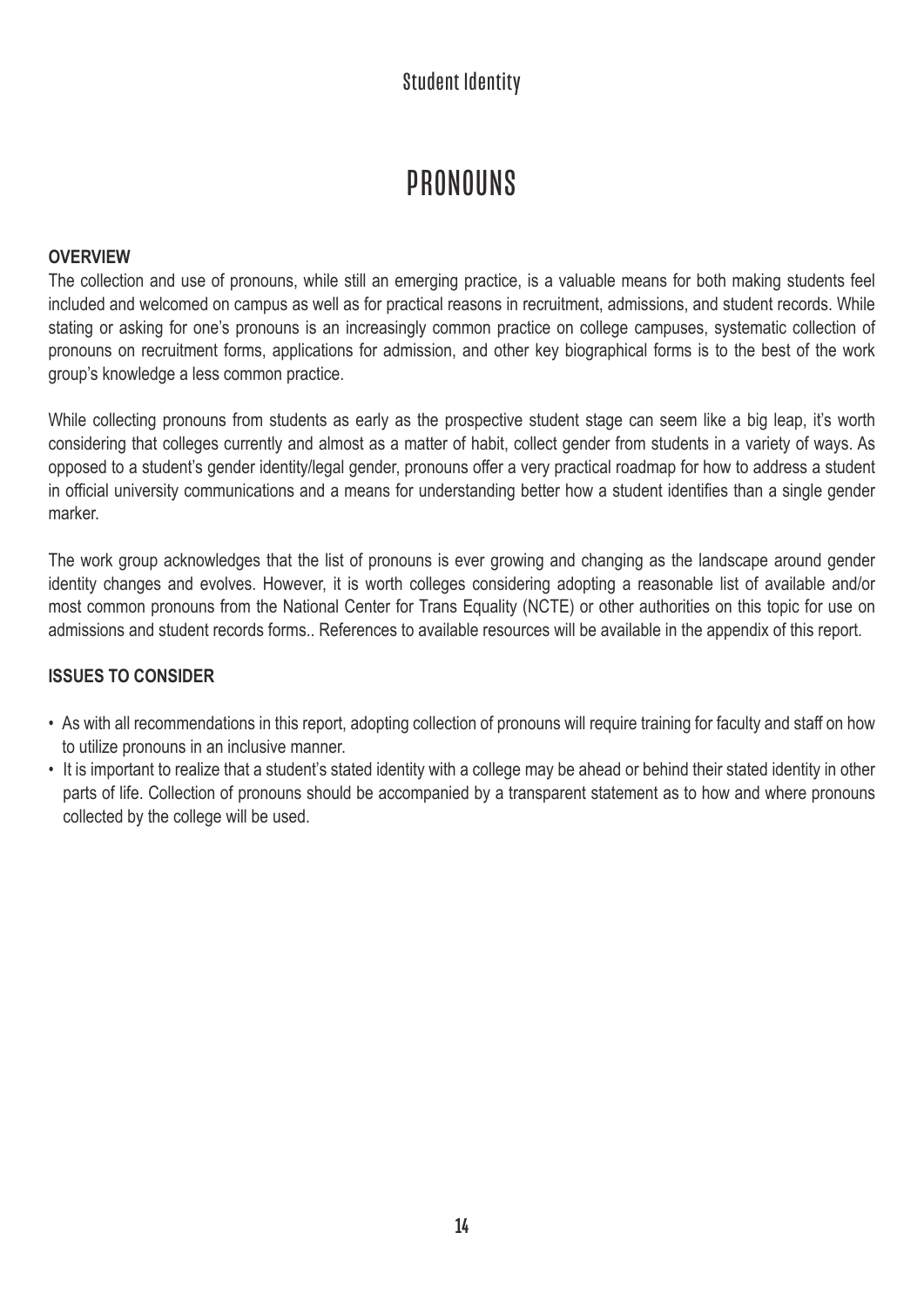### GOOD

- Collect pronouns from students.
- Establish a place in the student information system to put pronouns.
- Ensure student pronouns flow to essential student systems and are available to university employees who serve students e.g. class rosters, advising systems, and customer service systems.
- $\cdot$  Develop a written policy on the collection and usage of pronouns.
- Collect one of four options from students: 1) She/Her/Hers, 2) They/Them/Theirs, 3) He/Him/His, and 4)These pronouns do not apply to me and/or prefer not to answer.
- Allow students to change pronouns at will.
- Educate the campus community about the presence and usage of pronouns.

#### BETTER

- Ensure student pronouns flow to most student systems and are readily available to university employees who serve students.
- Provide a free text field that allows students to clarify their pronouns, if a student selects the "does not apply to me"option.
- Ensure the free text pronoun, in addition to the validated list, populate to most systems that contain student data.
- Give students the ability to change pronouns via self-service.

#### BEST

- Use the input from additional free selection box to update the standard dropdown choices. This will help institutions stay on the leading edge of changes in pronoun language.
- Reinforce the importance of using pronouns in customer service or student service interactions instead of using gender or a student's appearance as a proxy.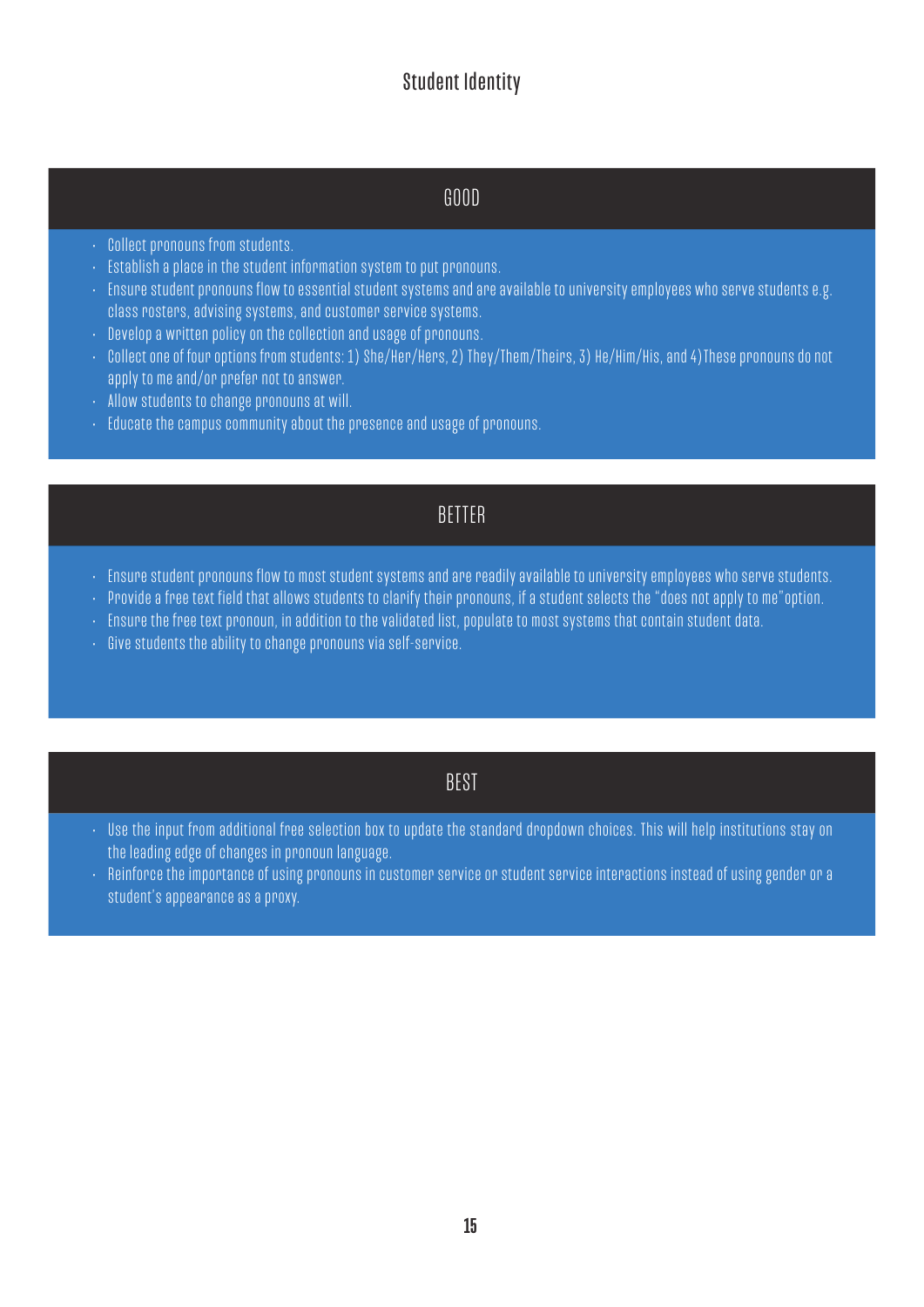## SEX AND GENDER

#### **OVERVIEW**

Along with name, date of birth, and other core biographical data points, gender is amongst the most collected data points on forms from the prospective student stage all the way through to graduation. Collection of student gender is almost reflexive. In some cases, collection of gender data can be critical: housing assignments, initial eligibility to attend single sex colleges, and federal and state reporting requirements. However, it is often the case that colleges are collecting legal sex or sex at birth on admissions forms as a proxy for a student's gender identity and/or pronouns.

It is helpful first to understand the following definitions of various gender markers:

Sex at birth - the sex assigned by a doctor at the time of a person's birth. Legal sex - the sex that that a person is declared to be according to government records. Gender Identity - the gender, or mix of genders, that a person perceives themself being.

It is critical that campuses understand these definitions and seek to clarify what students are being asked to report and why with respect to sex and gender. Too often, students are asked questions about their sex and gender that are either for nonessential purposes or are the incorrect marker for the purpose the institution has in mind.

#### **ISSUES TO CONSIDER**

• Eliminating gender and sex from most places vs. granular needs for access to sex and gender information.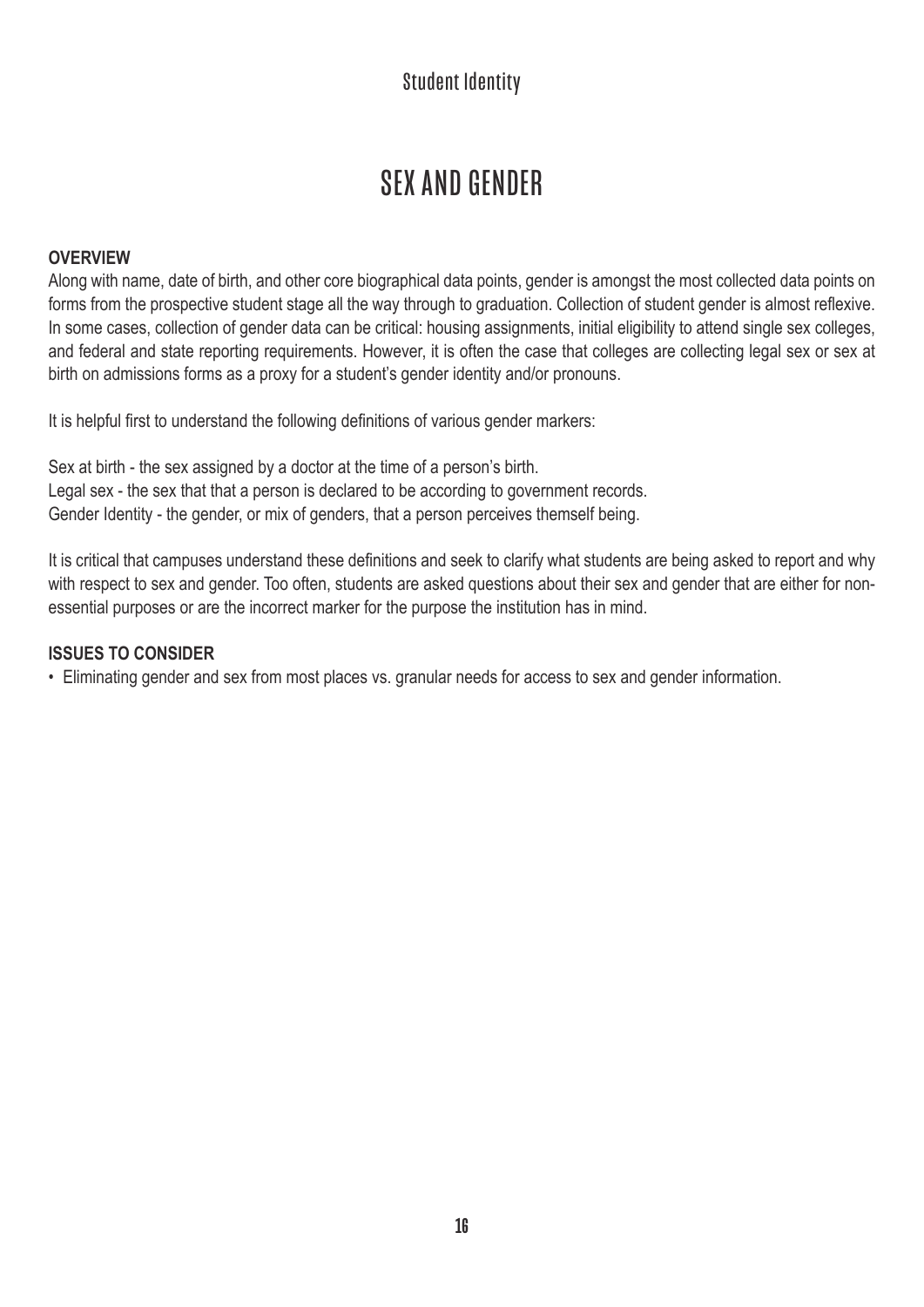## GOOD

- Use separate sex and gender identity questions, when the questions are necessary.
- Ensure institution is transparent with students about where data points on sex and gender are used and reported at the time those data points are collected.
- Discern whether sex and/or gender needs to be collected on admissions prospect forms and other less formal documents.
- Ensure students can change self-reported sex and gender information at will using self-attestation as documentation.
- Ensure alumni and former students can change self-reported sex and gender information at will using self-attestation as documentation.
- Collect gender identity as a separate field from sex using a validated field that includes choices for: male, female, transgender female, transgender male, non-binary.

### **BETTER**

- Audit institutional uses of gender/sex to determine whether those uses are necessary and useful.
- Put the question about gender identity before the question about legal sex.
- Regulate who has access to sex based upon a demonstrated educational need to know as defined by FERPA.
- Use gender to make a distinction in cases where a service or opportunity is only open to one sex/gender.
- Collect gender identity as a separate field from sex using a validated field that includes choices for: male, female, transgender female, transgender male, non-binary, Agender, Genderqueer.

#### BEST

- Don't ask student to self-report sex, but instead populate that field where necessary from the financial aid ISIR record for NSLDS reporting purposes.
- Collect sex on binary using a question phrased along the lines of: sex for reporting purposes.
- Collect gender identity as a separate field from sex using a validated field that includes choices for: male, female, transgender female, transgender male, non-binary, Agender, Genderqueer, does not apply. A conditional free entry field will be provided for students who select "does not apply" giving them the option to free enter their gender identity. The institution will use the result of this list to update the pre-defined list over time.
- Begin using gender as opposed to sex for external and internal reporting and trend analysis purposes.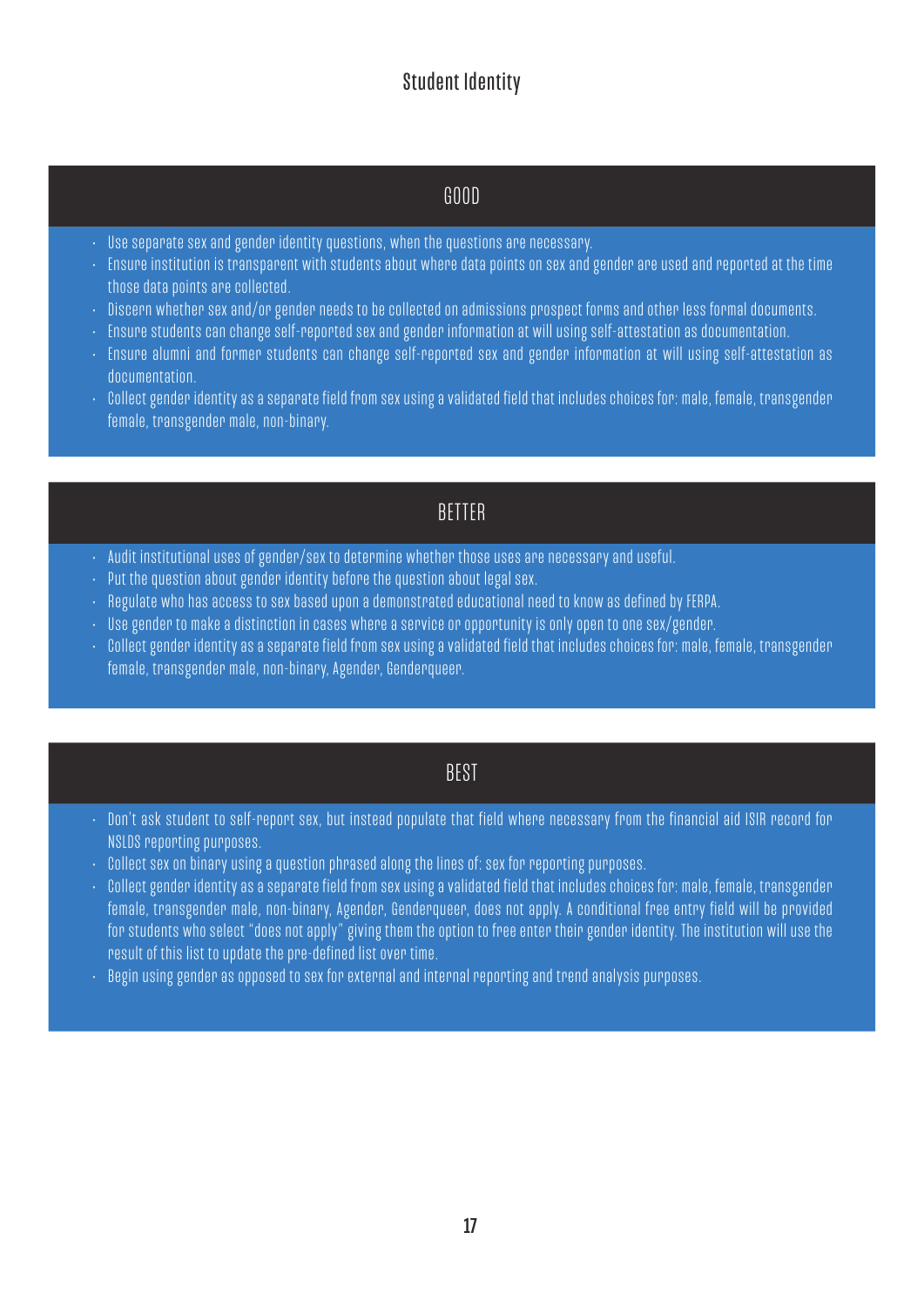# FINANCIAL AID & SCHOLARSHIPS

#### **OVERVIEW**

Financial aid professionals need to be sensitive to the experiences of these students as they complete required documents for financial aid eligibility, and eliminate gender identification-related barriers in the design and data collection from their own institutional forms or other mechanisms for determining aid eligibility. Strategic financial aid deployment is widely known as an effective tool for institutions to achieve enrollment management objectives, and elimination of these barriers will serve both applicants and institutions well in an effort to expand access.

#### **ISSUES TO CONSIDER**

The Free Application for Federal Student Aid (FAFSA) creates certain barriers for transgender or non-binary students, which can have an impact on their ability to gain access to student aid. The complications arise from the connection between the FAFSA and registration for Selective Service (Prescott, 2017).

Selective service law, as written, requires registration of all male US citizens between 18–25 years of age, as well as any non-citizens between 18–25 years of age living in the United States. The FAFSA, in addition to its function in determining aid eligibility, can be used as a registration mechanism for persons with a legal requirement to register with Selective Service. A student who is legally required to register with Selective Service but has not done so will not be eligible for some forms of federal financial aid ("Why register?", 2018). This includes students whose gender assigned at birth is male, and who change their gender but do not go through a legal gender change process.

The 2018-2019 FAFSA asks for an applicant's gender assigned at birth (drawing no distinction between sex and gender). A student whose gender identity does not match that assigned at birth faces a dilemma in response, and an additional barrier to receiving the assistance they need through a forced identification with a gender they no longer claim (Prescott, 2017).

An additional obstacle is created by data cross-referencing between FAFSA, Selective Service, and the Social Security Administration (SSA), which is the data source for Selective Service. Students who have completed a legal gender change before the age of 18 will have records in the SSA documenting the gender assigned at birth, which may either require or eliminate the need for Selective Service registration (Prescott, 2017). On the other hand, transgender students who have not completed the costly procedure of a legal gender change, due to either lack of desire or opportunity, and who need access to financial aid for college, encounter an additional barrier to receiving the assistance they need through a forced identification with their gender assigned at birth.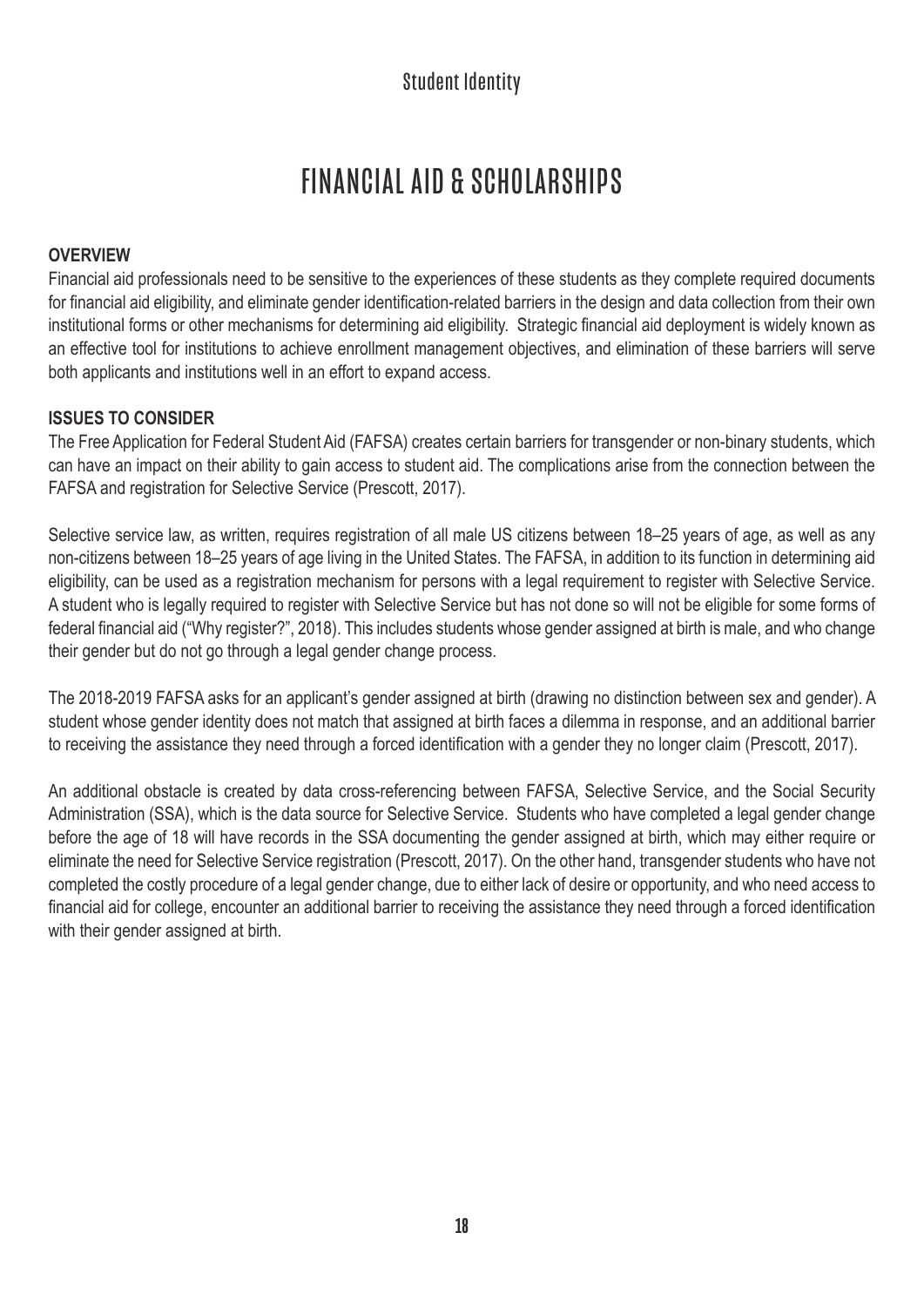## GOOD

- Have an identified staff member who is versed in financial aid issues for students who have changed gender.
- Provide information on the financial aid website and on websites geared towards LGBTQ+ students geared towards students who have changed gender.
- Make sex or gender based scholarships available to students based upon the gender with which they identify.
- Review financial aid letters to ensure they are using inclusive language and avoiding assumptions in use of pronouns.
- Follow campus policies on the use of chosen first vs. legal name and pronouns in financial aid communications from schools and colleges.

## BETTER

- Create and offer scholarships specifically for transgender students (and/or LGBTQ+ scholarships for students active in the LGBTQ+ community/experiencing challenges due to LGBTQ+ status).
- Conduct an analysis to determine where strategic financial aid can impact the enrollment and retention of transgender and LGBTQ+ students.

#### BEST

- Offer sessions specific to LGBTQ+ students on how to pay for college.
- Develop recruitment focused scholarships and a strategic financial aid strategy designed to attract LGBTQ+ students.
- Ensure all policies that specifically impact transgender students are transparent and arranged in a way to make the financial aid process seamless.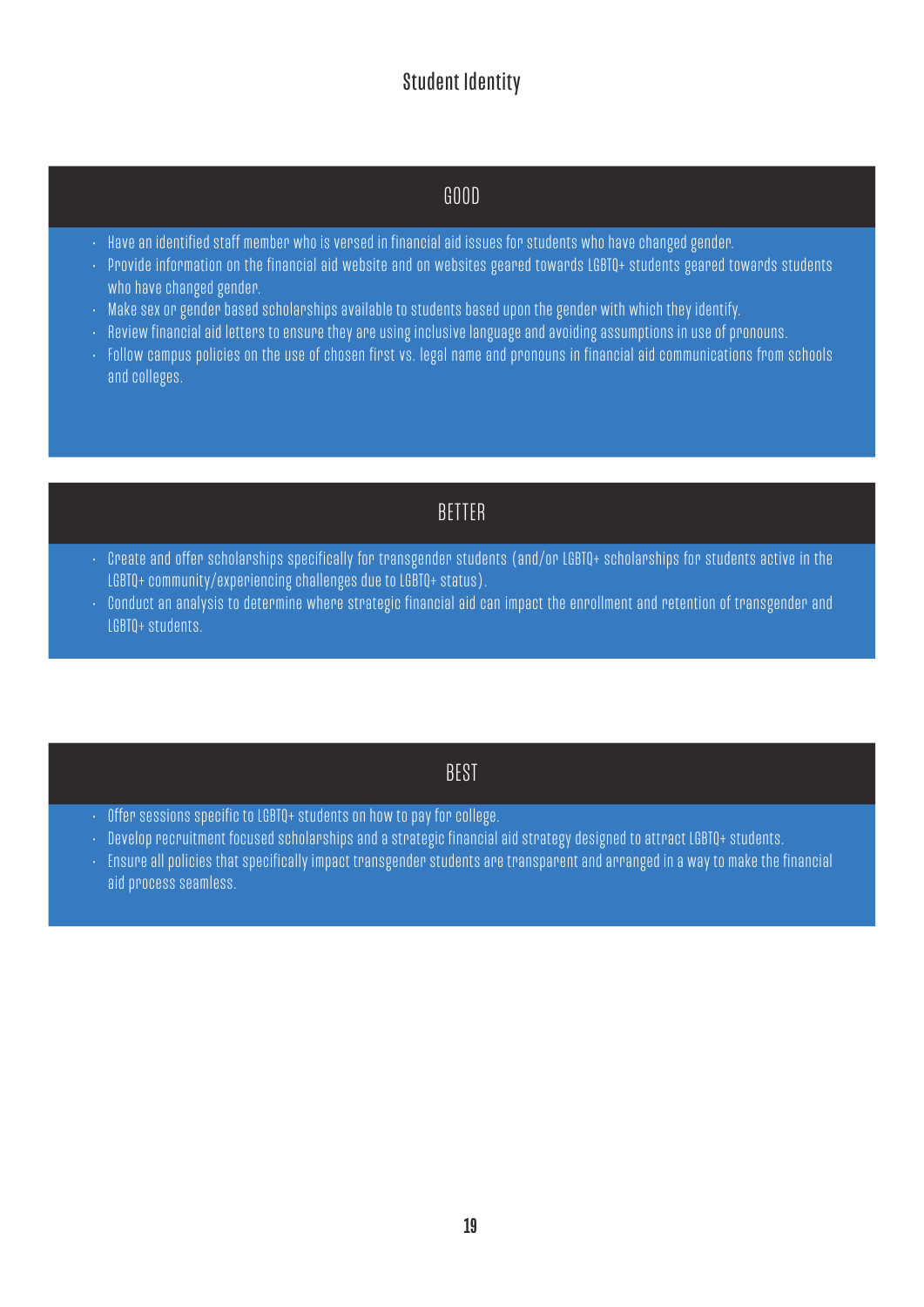## RECRUITMENT

#### **OVERVIEW**

As with all recruitment, effective recruitment is definitionally inclusive for a broad variety of students. Institutions benefit from communicating clearly with students about what resources exist to meet their needs. This is especially true for Trans students. An institution that has resources in place will benefit from clearly communicating those resources from a recruitment perspective.

#### GOOD

- Perform an institutional scan to ensure that the institution has the appropriate resources and infrastructure in place to support transgender students.
- Be mindful of the representation of transgender and other LGBTQ+ students in presentations and other public facing eventsl; this includes avoiding unnecessary gendered language, gender inclusive housing, resources on campus etc.
- Ensure admissions materials should contain information for, and representation of transgender and other LGBTQ+ students.
- Examine whether the institution needs to collect gender in the recruitment process.
- Ensure students are able to indicate a gender identity that matches their lived experiences when gender is needed and collected.
- Provide the option for students to indicate a chosen first name on data collection forms.
- Utilize chosen first name in recruitment communications when provided.
- Review admissions materials and communications to remove pronouns wherever possible until pronouns can be collected from a student after matriculation.
- Avoid collecting a name field called legal name on recruitment data collection forms.
- Train all staff to ensure they are familiar with terminology, and are prepared to serve a full range of LGBTQ+ students.
- Ensure inclusive housing is available and proactively communicated to prospective and enrolling students.
- Include clear and transparent definitions of the university's policies around gender.
- Make Safe Space or an equivalent training to any staff who are willing to support and advocate for LGTBQ+ students. Safe Space signs should be clearly posted in workspaces of all staff who have completed Safe Space training.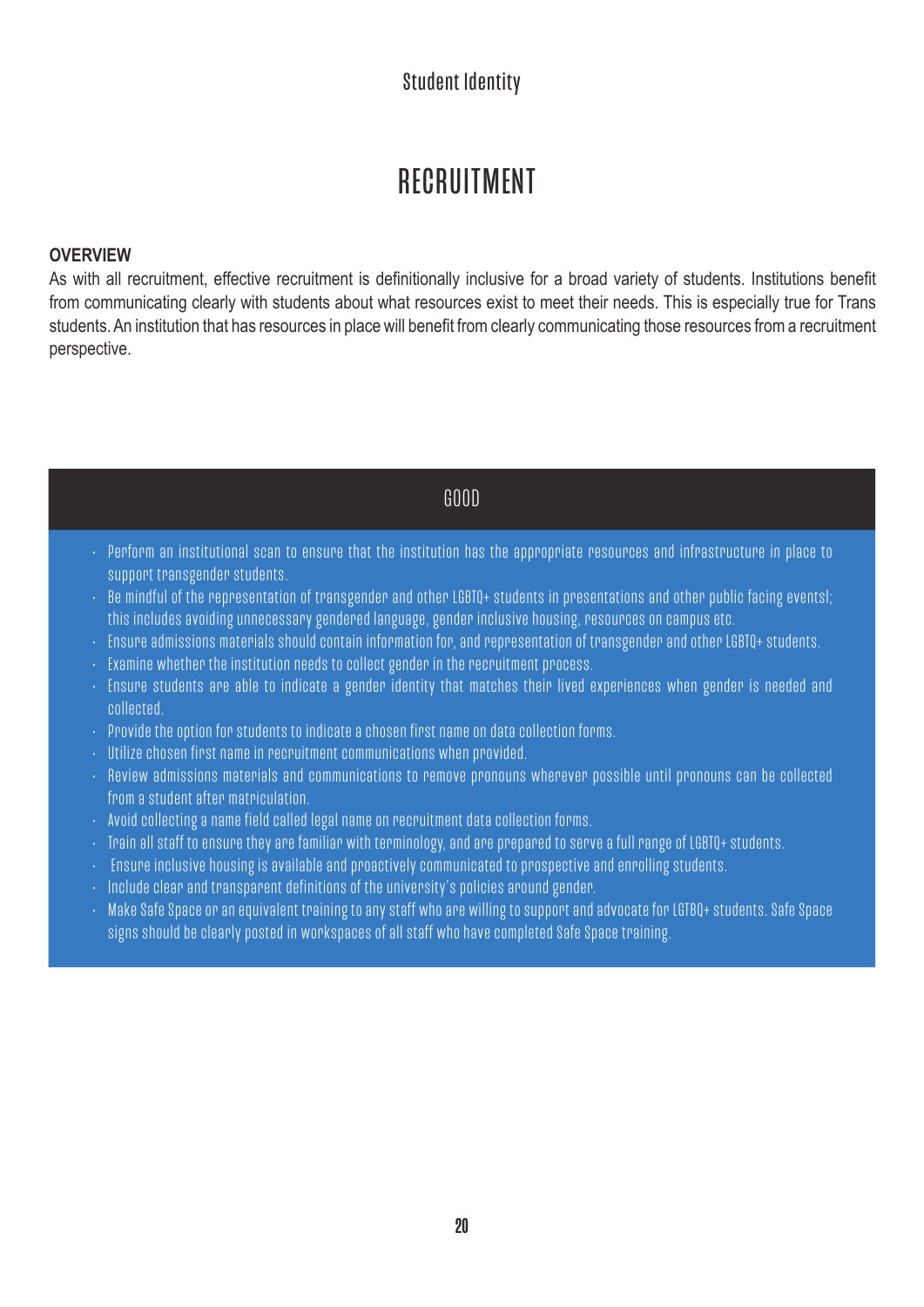## BETTER

- Take action to fill gaps in resources and infrastructure identified in the institutional scan.
- Seek out opportunities for the admissions office to be engaged in campus work groups, task forces, and committees that are specifically charged with helping the institution better serve transgender and LGBTQ+ students.
- Allow students to indicate what types of communications they would like to have chosen first name used on.
- Vet recruitment materials with focus groups made up of current and prospective students.
- Partner admissions with other campus groups to advocate for a fulsome range of gender inclusive housing options to match the needs of prospective and enrolling students.
- Create pull out marketing pieces specifically designed and written to recruit transgender and LGBTQ+ students.
- Create a dedicated website designed for prospective transgender and LGBTQ+ students.
- Create awareness of the needs of transgender students abroad with respect to political climates in other countries. surrounding LGBTQ+ people.

#### BEST

- Highlight academic programs in LGBTQ+ and Gender Studies.
- Offer dedicated sessions at open house programs, admitted student days, and other admissions events that are focused on the services available to transgender and LGBTQ+ students.

## ADMISSIONS

#### **OVERVIEW**

As the usual originating point for the official student record, the admissions office(s) at any institution must be committed to ensuring that applicants have as much control as possible in determining their own chosen first names and pronouns. For institutions with a decentralized admission model, where individual programs or departments handle admission related processes, in part or in whole, institutional-wide policies must be developed and enforced to ensure that students have the same, positive experience regardless of their level or field of study. Not only is this commitment important for reasons of accuracy and integrity in the collection of student record data, it can also play a crucial role in setting the tone and expectations for all student services offices that interface with students after enrollment.

It is also important to remember that, until a student actually enrolls and classes begin, the recruitment process is ongoing. A negative or frustrating experience during the admission process, relative to chosen first name/pronoun, is likely to leave prospective students with the impression that the institution is not sensitive to their needs. For all of the aforementioned reasons, it is incumbent upon the admissions office to take the lead in policy and practice decisions that will determine how chosen first name/pronoun data is collected and shared.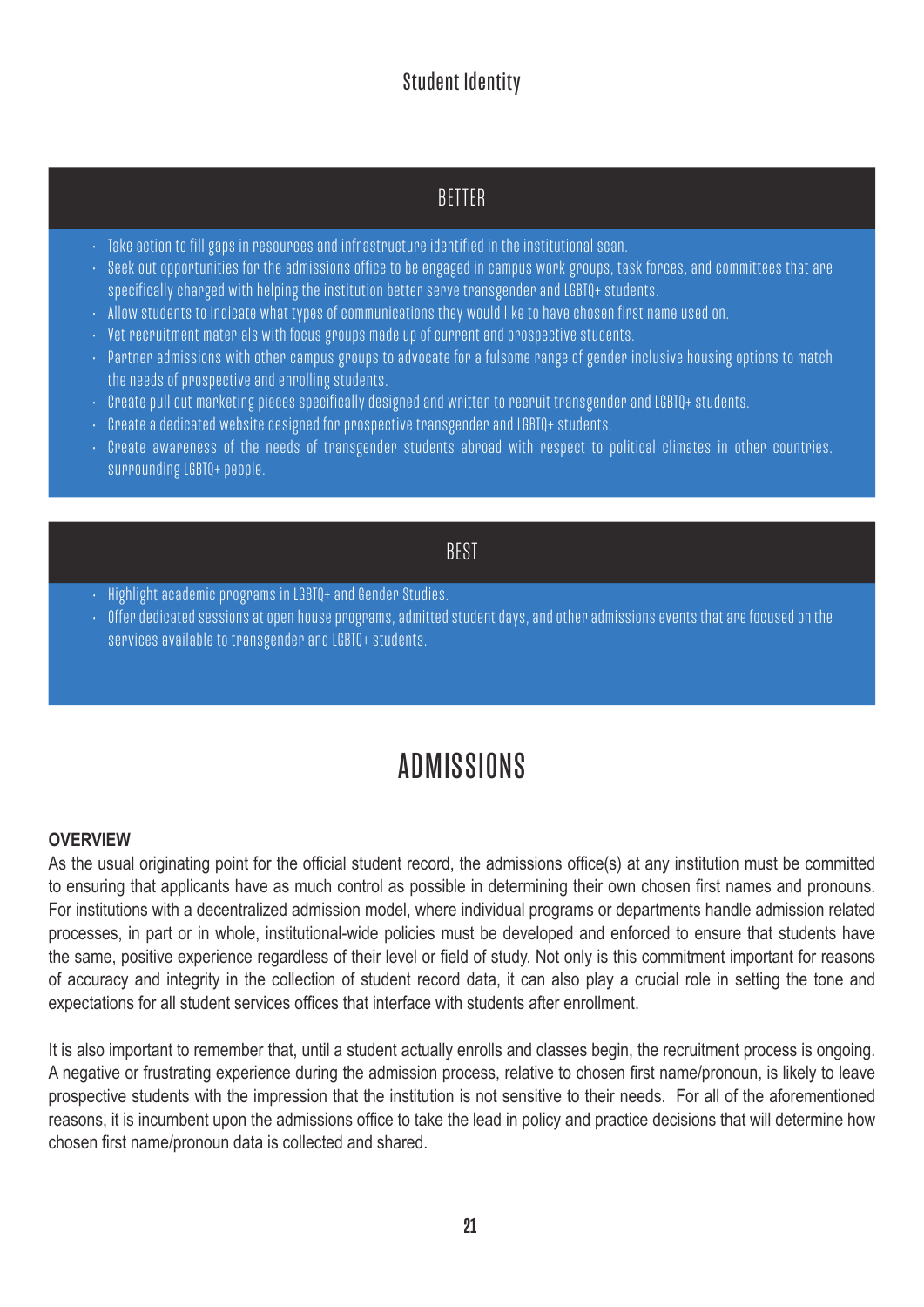### GOOD

- Ensure that the admissions processing/review team are well trained on issues specific to transgender and LGBTQ+ students.
- Utilize chosen first name in accordance with campus policies in admissions communications (including decision letters).
- $\cdot$  Inform students when legal vs. chosen first name will be used in official admissions communications.
- Design the admissions review process in a way that ensures bias is minimized in decision making.
- Ensure admissions reviewers in the admissions office(s), including adjunct readers, have received implicit bias training.
- Hide gender/sex from reviewers in cases where gender/sex is not necessary for decision making.
- Use gender identity as the gender marker as opposed to legal sex/sex at birth/sex where gender/sex is necessary for decision making due to university strategic goals.
- Provide students the opportunity to change markers at will once sex and gender have been collected.

### BETTER

- Give students the opportunity to indicate whether they would like their chosen first name to be used on official admissions communications.
- Train staff tasked with admissions duties in colleges, schools, or departments implicitly on the issues specific to transgender and LGBTQ+ people.
- Provide students the opportunity to change markers at will via self-service once sex and gender have been collected.

#### BEST

- Ensure students are able to specifically indicate on what types of communications they would like legal vs. chosen first name used.
- Train and retrain faculty tasked with admissions duties in colleges, schools, or departments implicitly on the issues specific to transgender and LGBTQ+ people.
- Include gender identity as a part of the new student profile.
- Design the admissions review process in schools, programs, and departments at the graduate and undergraduate level to ensure bias is minimized in decision making.
- $\cdot$  Include gender identities beyond the male female binary where the campus has specific gender goals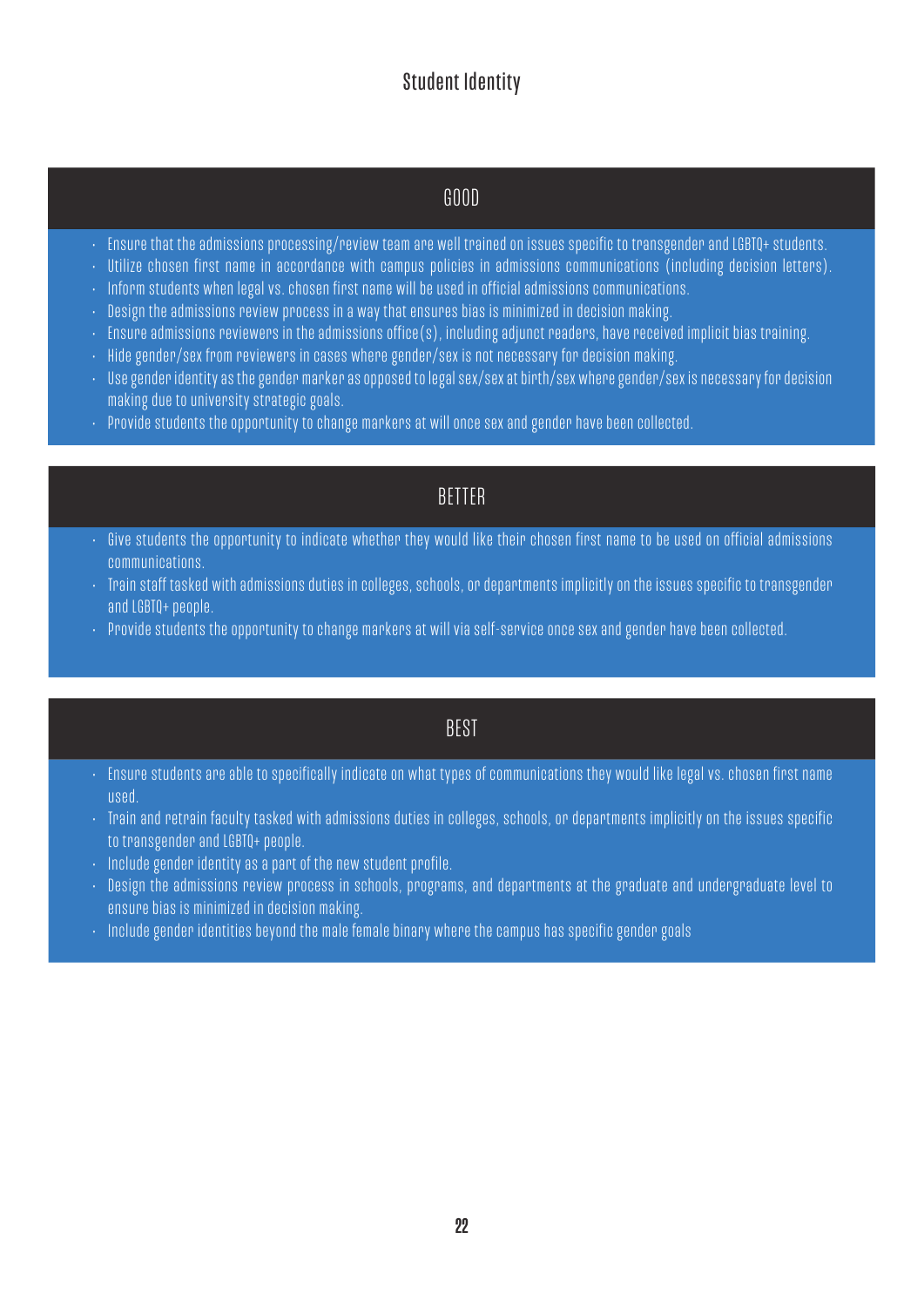## DATA AND REPORTING

#### **OVERVIEW**

There are two factors that drive most of the outdated and outmoded ways of collecting, storing, and reporting sex and gender data: federal and state reporting requirements and inflexible student information systems and data warehouses. In many ways, while the road to institutional inclusion is paved through protest, advocacy, and the changing of hearts and minds - it is the management and flow of data that will ultimately allow for increased flexibility around acknowledging students as they are.

Later in this report, there are specific calls for legislative action regarding the collection of data at the state and federal level. While the fact that the U.S. Department of Education requiring that gender be reported on a binary creates a challenge for institutions, it is also possible for institutions to make progress on this front by collecting sex on a binary but also collecting gender identity, pronouns, and other markers that allow the student to be acknowledged fully.

#### GOOD

- Ensure that security access to both systems and the data warehouse match campus policies around access to chosen first/ legal name, pronouns, and sex/gender.
- Center policies regarding access to chosen first/legal name, pronouns, and sex/gender on an educational need to know.
- Provide training to the campus community on the appropriate use with respect to campus policies on the use (data access, reporting, and communications) of chosen first/legal name, pronouns, and sex/gender.
- Ensure that the campus identity management and email system complies with campus policies about chosen first/legal name, pronouns, and sex/gender.
- Establish a transparent policy regarding how data that is reported to state and federal agencies will be reconciled when a data mismatch occurs. E.g. gender variants that do not fit the male/female binary.
- Update FERPA policy to reflect whether directory information means legal name or chosen first name.

### BETTER

- Use gender identity for reporting purposes as opposed to sex.
- Report trend data on recruitment and enrollment on gender identity
- Restrtict access to sex/legal sex data to people with an educational need to know.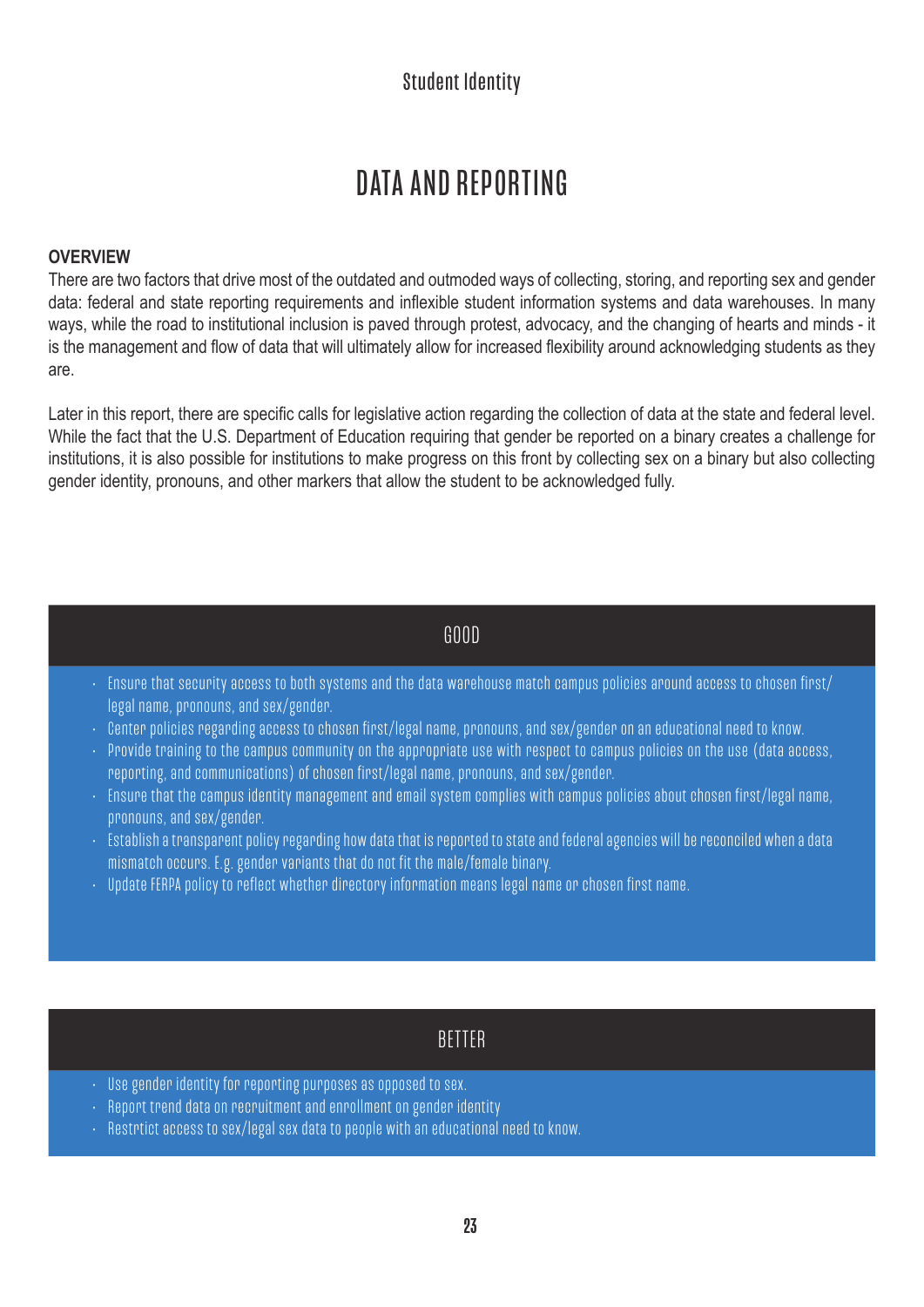## **BEST**

- Use gender identity data and trends to inform decision and direct campus resources to areas of greatest need.
- Ensure the FERPA policy allows students to choose what name should be released as part of directory information.
- Ensure consistent data definitions and field labels are used across campus systems.
- Reduce the amount of duplication of data collection by pulling data regarding name and gender directly from the SIS/system of record.

## INCLUSIVE STAFF AND FACULTY PRACTICES

#### **OVERVIEW**

Developing a comprehensive roadmap for campuses to become more inclusive for transgender and LGTBQ+ students require directives for staff and faculty. Providing staff and faculty with training will be key in making sure the importance of being an inclusive campus is understood by having AACRAO's suggested practices flowing seamlessly across campuses. Visibility through various avenues focused on inclusivity of transgender and LGTBQ+ students is also important for staff and faculty to be included in the development of and to participate in throughout the academic year. The following section provides some issues to consider as well as some key good, better, and best practices when developing inclusive staff and faculty practices

#### **ISSUES TO CONSIDER**

- Having the necessary resources on campus to develop and conduct the training needed for faculty and staff.
- If this is a massive change of direction for a campus or if there is not total buy in from staff and faculty, it may take longer to adjust to the new culture of inclusivity.

### GOOD

- Ensure basic safe zone training for all faculty and staff.
- Ensure pronouns are available on name tags for university employees who serve students.
- Create a listing of professional development opportunities and provide support for attending, conferences, trainings etc. that focus on education about the needs of transgender and LGTBQ+ people.
- Reinforce a culture of sharing pronouns as part of introductions at meetings, events, campus information sessions etc.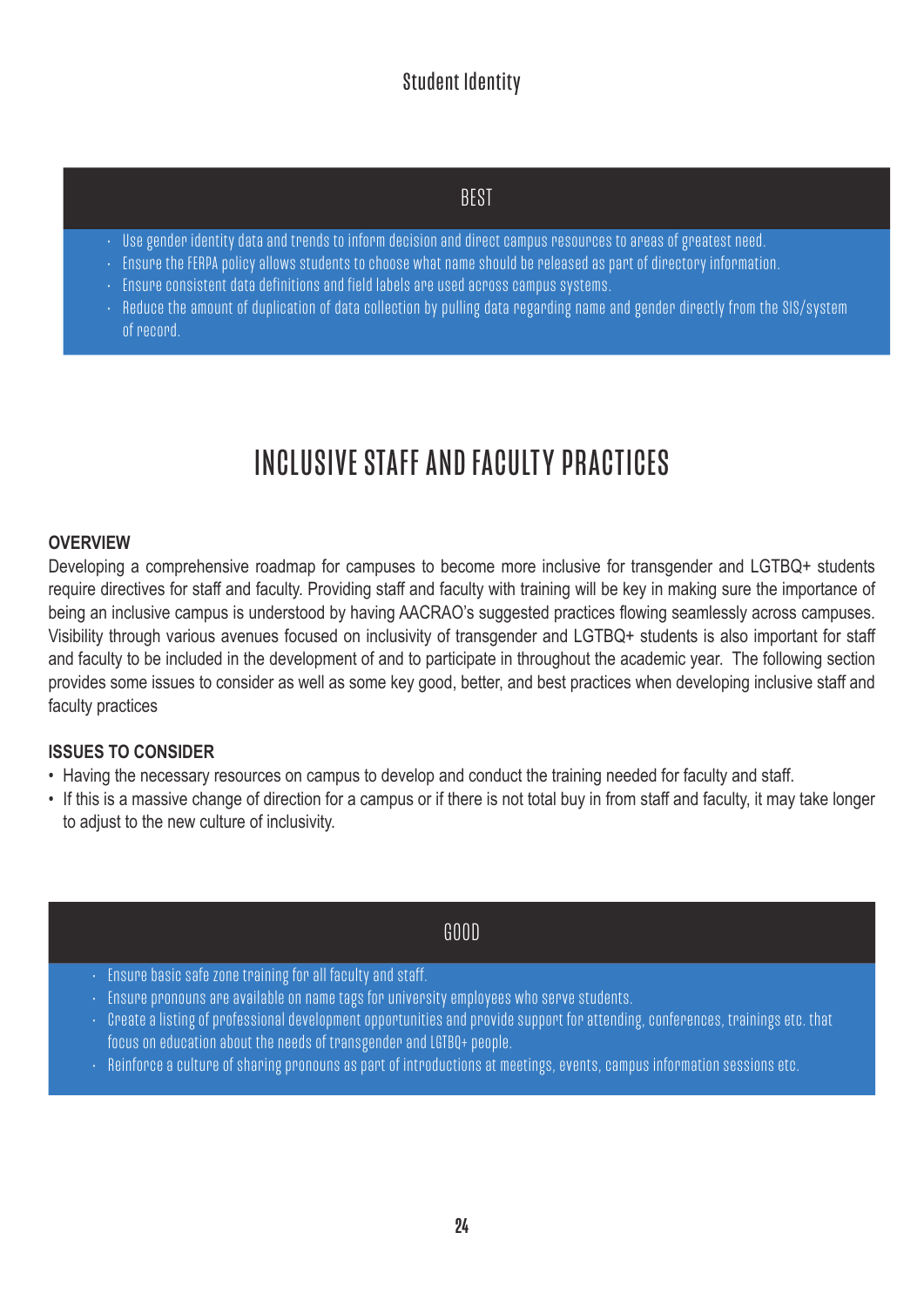## **BETTER**

- Provide training to faculty and staff that tailored to the needs of the students enrolled on campus.
- Emphasize the value of staff and faculty attending LGBTQ+ community events on campus to learn more about and support students.

## **BEST**

• Create a hiring initiative for faculty and staff that emphasizes filling the pipeline of prospective employees with highly qualified transgender and LGBTQ+ people.

# CALLS FOR FURTHER ADVOCACY

Much or this report has been focused on best practices at institutions. A main focus of AACRAO on a variety of topics is to create an environment where institutions and professionals are able to share best practices in place at various institutions. However, in some cases the sharing of best practices isn't enough. Institutions, professionals, and AACRAO need to advocate for policies and infrastructure that supports the recommendations made in this report.

## STUDENT INFORMATION SYSTEM VENDORS

One of the challenges and vulnerabilities thus far for institutions who have created an inclusive environment around the topic of gender identity has been the limitations of the technology that supports our industry, especially student information systems. Schools who have been pioneers on this topic have often needed to create shadow systems or processes or modify delivered functionality in order to serve their students. One goal of this Workgroup and of AACRAO leadership has been to create a consistent set of specifications on the topic of gender identity so vendors can deliver software that supports the functionality necessary. From the vendor standpoint, this also aligns expectations so they are receiving a consistent request from the industry rather than varying requests from different schools.

The Workgroup encourages AACRAO as an organization to partner with the vendors to request the following recommendations. In addition, many universities and individual AACRAO members serve on advisory panels, user groups, and boards of directors of the software providers. We encourage those members to use their role to advocate for the following changes as well.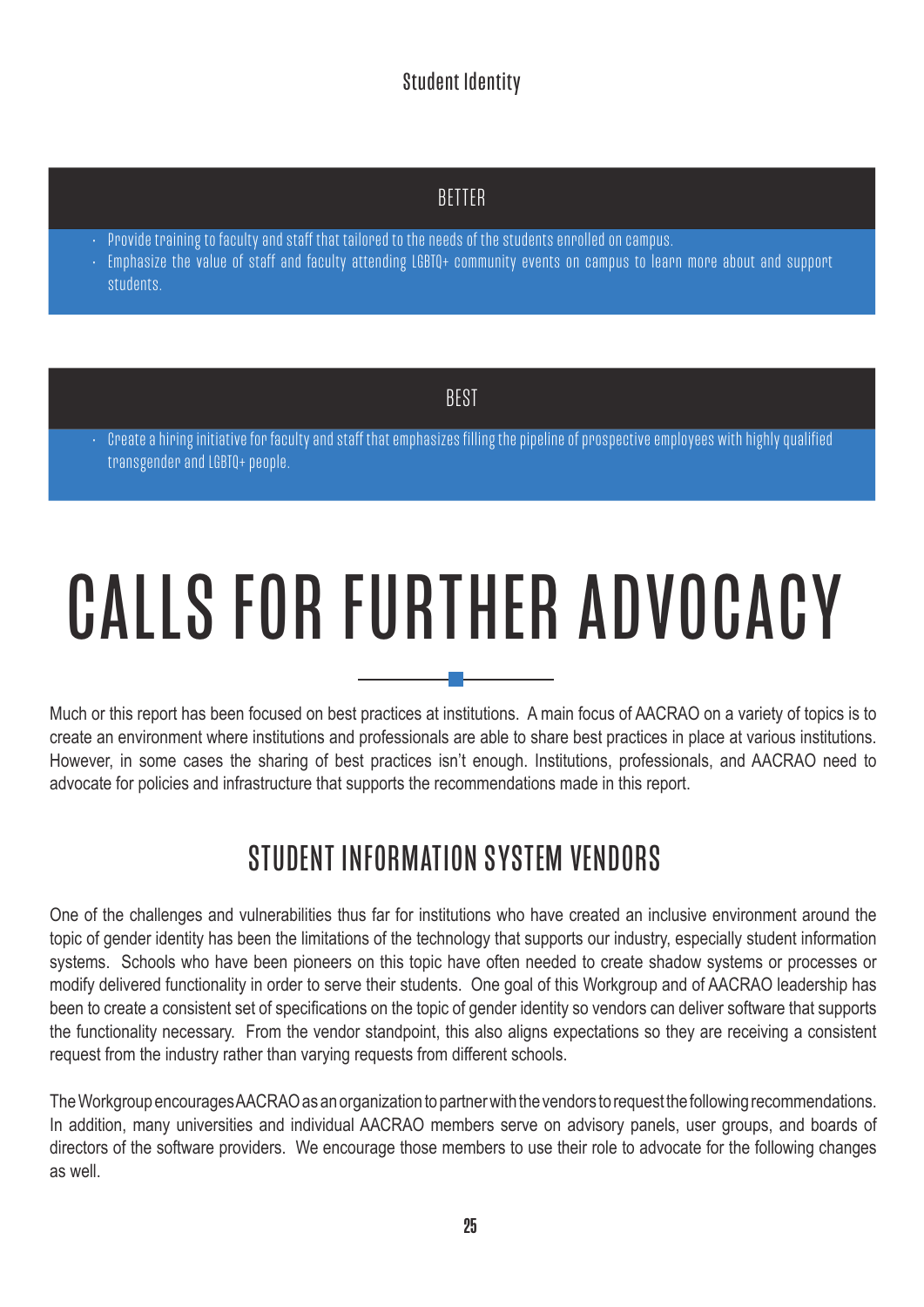The Workgroup recommends that vendors (SIS as well as other software providers) update their products to deliver the following functionality:

#### **NAMES (STUDENTS, FACULTY, AND STAFF)**

- Allow students, faculty, and staff to designate a chosen first name.
- Provide ability to update chosen first name in self-service.
- Provide institution the opportunity throughout the system (at a granular level) to determine where the chosen first name is used and where the legal name is used.
- Provide students the opportunity to designate in self-service where chosen first and legal name is used for specific situations (example: campus use versus external use). Provide institutions the opportunity to expose this service to students or not based on institutional preference.
- If a system provides third party proxy service, students should have the opportunity to designate which name is displayed in the proxy service.
- If a software provider is providing services for a secondary system (bolt-on or downstream system), consume the chosen first name from the SIS instead of the legal name unless required by law.
- If a software provider is providing services for human resources, finances, and student services, all system should allow for similar chosen first name functionality and should dynamically update each other when changes to chosen first and or legal name are made.
- Systems that are housing both chosen first and legal name should have row level security to allow an institution to restricted the visibility of legal name only to those individuals who have a critical access need.

#### **SEX AND GENDER**

- Provide the ability for institutions to collect both "Sex" and "Gender Identity" as separate questions.
- For the Sex question, label the public facing display of the field/question to reflect "Sex for reporting purposes"
- For the Sex question, deliver the options of male and female.
- For the Sex question, provide institutions the flexibility to add additional options (example: some states have a 3rd designation of "X" on birth certificates or other state documents).
- For the Gender Identity question, label the field as "Gender Identity".
- For the Gender Identity question, deliver the options male, female, transgender female, transgender male, non-binary, agender, genderqueer, does not apply.
- For the Gender Identity question, when providing the "does not apply" option, provide a free form text option to allow a student to enter their own identity.
- For the Gender Identity question, provide institutions the ability to add additional identities based on their institutional practices.
- In both screen placement and question flow on forms, Gender Identity should always be presented as a question or data point before Sex.
- Provide institutions the ability to choose whether the "Sex" field or "Gender" field is used and visible through security throughout the system and on reports.
- Provide students the ability to update their Gender Identity through self-service.
- Provide institutions the ability to allow students to update their Sex through self-service or via an approval based business process. Institutional choice based on their policies.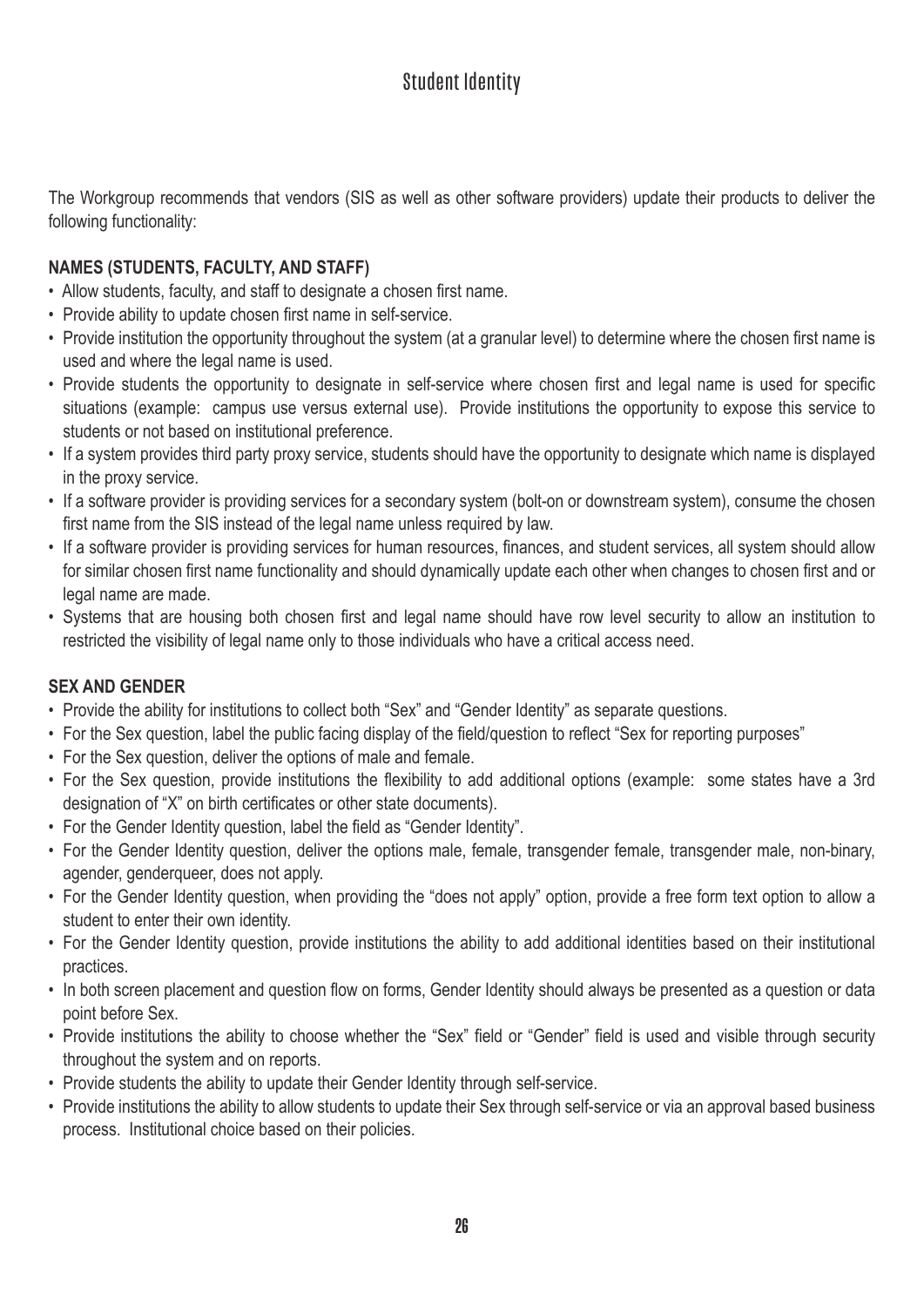#### **PRONOUNS**

- Provide institutions the ability to collect pronouns with the field label "Pronoun".
- Deliver the options of She/Her/Hers, They/Them/Theirs, He/Him/His, These pronouns do not apply to me and/or prefer not to answer.
- Deliver an open text box for students to provide additional information if they choose "these pronouns do not apply to me" and/or "prefer not to answer".
- Allow students to update pronoun through self-service.
- Deliver functionality to present pronoun on class rosters, grade rosters, advising reports, degree audit reports, faculty, staff, and advisor facing pages about students.

## U.S. DEPARMENT OF EDUCATION

The Workgroup encourages AACRAO as an organization to partner with other organizations to advocate for the following recommendations. In addition, many universities and individual AACRAO members advocate directly with the department. We encourage those members to use their role to advocate for the following changes as well.

#### **DATA COLLECTION**

- Short Term: We advocate for the collection of both Sex and Gender Identity as part of IPEDS reporting.
- Long Term: We advocate for the collection of only gender identity as part of IPEDS reporting.
- We advocate for the reporting out of gender identity when used for success reporting and longitudinal reporting.
- Background: When monitoring student success and access for students in higher education, we feel that gender identity is a better representation of the data that is being measured and reported.

#### **FILE MATCHING**

• We recommend that sex or gender no longer be used as part of a student's file for file matching with existing data sets. This is especially relevant in matching data related to federal student aid.

## FEDERAL GOVERNMENT

The Workgroup encourages AACRAO as an organization to partner with other organizations to advocate for the following recommendations. In addition, many universities and individual AACRAO members advocate directly with the department. We encourage those members to use their role to advocate for the following changes as well:

- We advocate for the collection of only gender identity as part of reporting and data collection efforts by agencies who interact with student success. This can include Health and Human Services, Labor, Census and other agencies who leverage sex based data for comparison and trending purposes.
- We advocate for the ability for transgender military personnel to be able to serve openly and be supported within the various military branches and Veteran's Administration. Military and veteran benefits are a pathway to higher education for a significant number of students and the exclusion of transgender individuals from the military closes this door for countless individuals.

• We advocate against the development of a legal definition of sex at the federal level that is based on identification at birth or genetic analysis.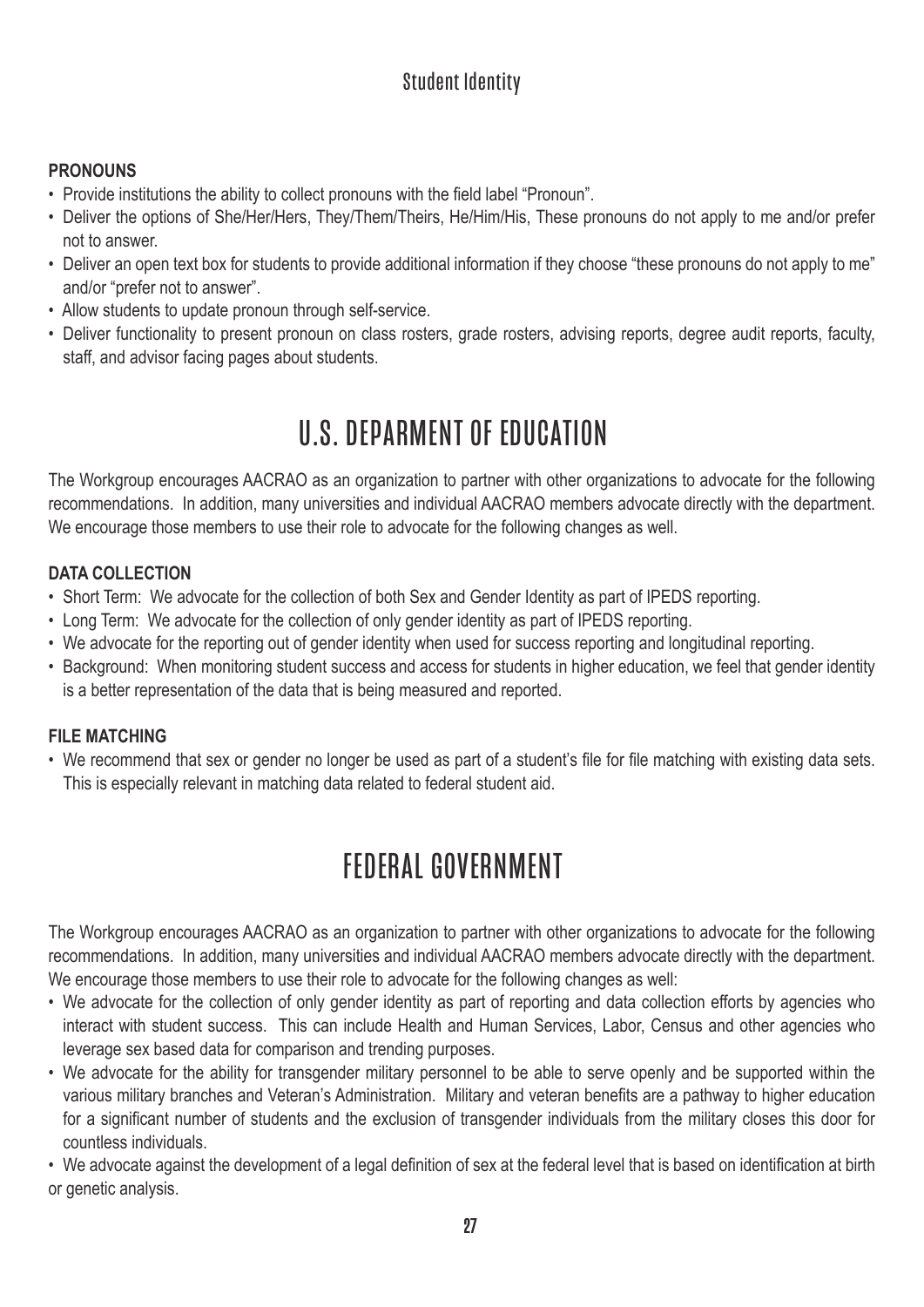# LOCAL AND STATE GOVERNMENT

The Workgroup encourages state and regional AACRAO organization to partner with other organizations to advocate for the following recommendations on the local level. In addition, many universities and individual AACRAO members advocate directly with the department. We encourage those members to use their role to advocate for the following changes as well.

## STATE LEVEL NON-DISCRIMINATION LEGISLATION

• We advocate for the inclusion of sexual orientation, and gender identity & expression in state and local non-discrimination ordinances.

## REPORTING

- Short Term: We advocate for the collection of both Sex and Gender Identity as part of state wide higher education data reporting systems.
- Long Term: We advocate for the collection of only gender identity as part of state wide higher education data reporting systems.
- We advocate for the reporting out of gender identity when used for success reporting and longitudinal reporting.
- Background: When monitoring student success and access for students in higher education, we feel that gender identity is a better representation of the data that is being measured and reported.

## ANTI-BULLYING LEGISLATION AND POLICIES

• We advocate for the inclusion of enumerated anti-bullying policies inclusive of sexual orientation, and gender identity & expression within states and local school districts. The success of college students can start with a strong foundation within the K-12 environment and anti-bullying policies help support that foundation.

# **CONCLUSION**

It is worth noting that issues of the spectrum of identities and opportunities to welcome those identities on college campuses are much broader than the scope of this report. For example, this report does not examine the collection of sexual orientation and its intersectionalities with gender identity. The Student Identity Workgroup encourages AACRAO to consider commissioning workgroups to consider other aspects of student identity in the admissions and registrar areas.

Much work has been done in higher education around making college and university campuses more inclusive and welcome spaces. However, much work remains to be done. The AACRAO Student Identity Workgroup believes strongly that now more than ever, campuses have an opportunity to address the needs of Trans and Gender Non-Binary students. While the work of making admissions and registrar processes is largely invisible and behind the scenes, the changes made in those offices can profoundly change a student's experience of the institution for the better.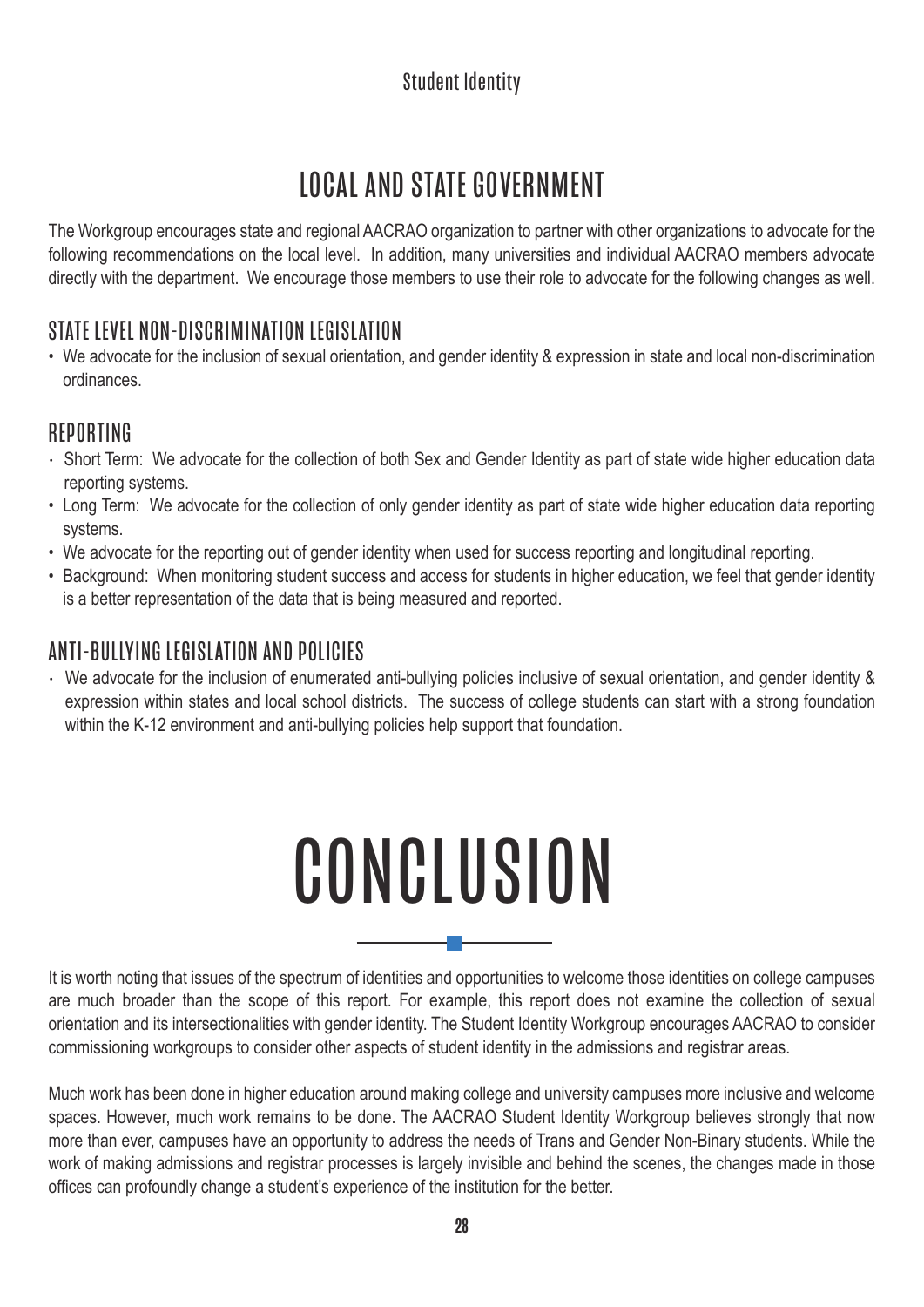# REFERENCES

- 1. About Transgender People. (n.d.). Retrieved from https://transequality.org/about-transgender
- 2. Accelerating Acceptance 2017 https://www.glaad.org/files/aa/2017\_GLAAD\_Accelerating\_Acceptance.pdf
- 3. Arnett, J. J., & Tanner, J. L. (2006). Emerging Adults in America: Coming of Age in the 21st century. Washington, DC: American Psychological Association.
- 4. Becker, M. A., Roberts, S. F. N., Ritts, S. M., Branagan, W. T., Warner, A. R., & Clark, S. L. (2017). Supporting transgender college students: Implications for clinical intervention and campus prevention. Journal of College Student Psychotherapy, 31, 155-176.
- 5. Beemyn, B. (2003). Serving the needs of transgender college students. Journal of Gay and Lesbian Issues in Education, 1, 33-50.
- 6. Beemyn, B., Dominque, D., Pettitt, J., & Smith, T. (2005). Suggested steps to make campuses more trans-inclusive. Journal of Gay and Lesbian Issues in Education, 3, 89-94.
- 7. Beemyn, G., & Rankin, S. (2011). The lives of transgender people. New York, NY: Columbia University Press.
- 8. Beemyn, G., & Brauer, D. (2015). Trans-inclusive college records: Meeting the needs of an increasingly diverse U.S. student population. Transgender Studies Quarterly, 2, 478-487.
- 9. Beemyn, G. (2016). Transgender inclusion on college campuses. In A. E. Goldberg (Ed.), The Sage encyclopedia of LGBTQ studies (pp. 1226-1229). Thousand Oaks, CA: Sage.
- 10. Beemyn, G. (2019). Get over the binary: The experiences of nonbinary trans college students. In G. Beemyn (Ed.), Trans people in higher education. Albany, NY: SUNY Press.
- 11. Bilodeau, B. (2005). Beyond the gender binary: a case study of two transgender students at a Midwestern research university. Journal of Gay & Lesbian Issues in Education, 3, 29-44. Campus Pride (2018). Campus Pride Trans Policy Clearinghouse. https://www.campuspride.org/tpc.
- 12. Case, K. A., Kanenberg, H., Erich, S. A., & Tittsworth, J. (2012). Transgender inclusion in university nondiscrimination statements: Challenging gender nonconforming privilege through student activism. Journal of Social Issues, 68, 145-161.
- 13. Catalano, D. C. J. (2015). "Trans enough?": The pressures trans men negotiate in higher education. TSQ: Transgender Studies Quarterly, 2, 411- 430.
- 14. Chickering, A. W., & Reisser, L. (1993). Education and identity. San Francisco, CA: Jossey-Bass.
- 15. "How big is the transgender population, really?" https://www.dailydot.com/irl/transgender-population-in-us/ Ana Valens-June 14, 2017 at 12:30AM | Last updated Mar 29 at 4:05
- 16. "GLAAD study reveals millennials are the gayest generation yet" https://www.dailydot.com/irl/millennials-lgbtq-glaad-study/ Ana Valens
- 17. U.S. Department of Education https://www.bls.gov/opub/ted/2017/69-point-7-percent-of-2016-high-school-graduates-enrolledin-college-in-october-2016.htm
- 18. Effrig, J., Bieschke, K., & Locke, B. (2011). Examining victimization and psychological distress in transgender college students. Journal of College Counseling, 14, 143-157.
- 19. Garvey, J., & Rankin, S. (2015). The influence of campus experiences on the level of outness among trans-spectrum and queer-spectrum students. Journal of Homosexuality, 62, 374-93.
- 20. Goldberg, A. E. (2018). Transgender Students in Higher Education. Retrieved from the Williams Institute at the UCLA School of Law: https:// williamsinstitute.law.ucla.edu/wp-content/uploads/1808-Trans-Higher-Ed.pdf
- 21. Goldberg, A. E., Smith, J. Z., & Beemyn, G. (2018d; in preparation). Advocacy and activism among transgender students in higher education.
- 22. Green, E., Benner, K., Pear, R (2018, October 21) 'Transgender' Could Be Defined Out of Existence Under Trump Administration. The New York Times. Retrieved from www.newyorktimes.com.
- 23. Hoffman, Marybeth, Richmond, Jayne, Morrow, Jennifer, & Salomone, Kandice. (2003). Investigating "Sense of Belonging " in First-Year College